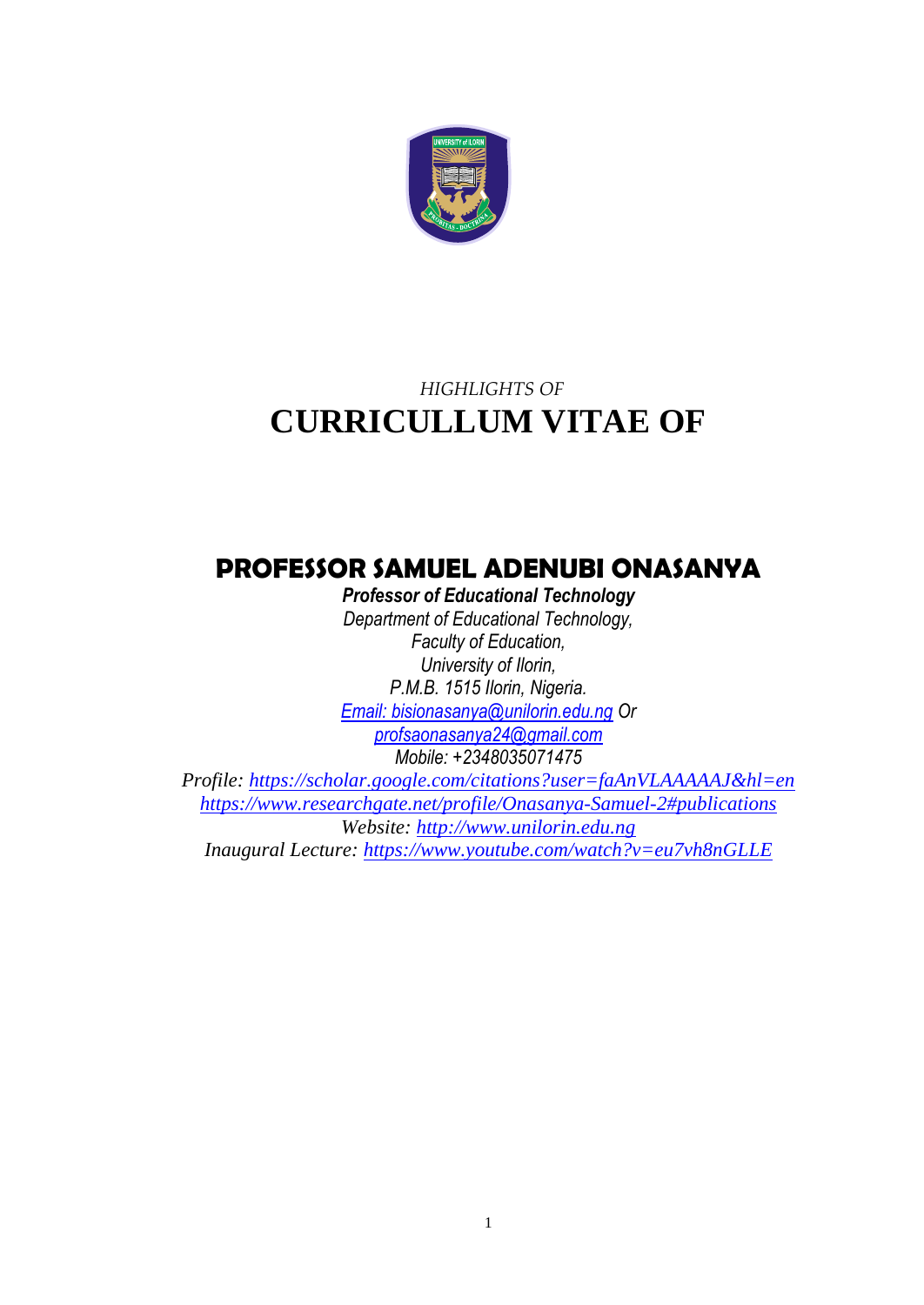#### **PROFESSOR SAMUEL ADENUBI ONASANYA**

| i.     | <b>Full Name:</b>                                                                           | <b>ONASANYA Samuel Adenubi</b>                      |  |
|--------|---------------------------------------------------------------------------------------------|-----------------------------------------------------|--|
| ii.    | Age:                                                                                        | 60 years                                            |  |
| iii.   | Department:                                                                                 | Department of Educational Technology, University of |  |
|        |                                                                                             | <b>Ilorin</b>                                       |  |
| iv.    | <b>Date of First Appointment:</b>                                                           | 9th Oct. 1992                                       |  |
| V.     | <b>Status on First Appointment:</b>                                                         | Graphic Artist                                      |  |
| vi.    | <b>Present Position:</b>                                                                    | Professor                                           |  |
| vii.   | <b>Present Salary:</b>                                                                      | CONUASS 07 step 7                                   |  |
| viii.  | <b>Date of Last Promotion:</b>                                                              | $1st$ October 2014                                  |  |
| ix.    | Date of Birth:                                                                              | 24 <sup>th</sup> September 1961                     |  |
| X.     | <b>Place of Birth and State of Origin:</b>                                                  | Ijebu Igbo, Ogun State                              |  |
| xi.    | Sex:                                                                                        | Male                                                |  |
| xii.   | <b>Nationality:</b>                                                                         | Nigerian                                            |  |
| xiii.  | <b>Permanent Home Address:</b>                                                              | 68, Awolowo Road, Off-Line Road, Tanke, Ilorin,     |  |
|        |                                                                                             | Kwara State                                         |  |
| xiv.   | <b>Current Postal Address:</b>                                                              | Department of Educational Technology, Faculty of    |  |
|        |                                                                                             | Education, University of Ilorin, Ilorin, Nigeria    |  |
| XV.    | <b>Cell Phone Number:</b>                                                                   | 08035071475; 08038279065                            |  |
| xvi.   | <b>E-mail Address:</b>                                                                      | bisionasanya@unilorin.edu.ng                        |  |
|        |                                                                                             | profsaonasanya@gmail.com                            |  |
|        |                                                                                             |                                                     |  |
| XVII.  | <b>Marital Status:</b>                                                                      | Married                                             |  |
| xviii. | Number of Children with Names and Ages: 4                                                   |                                                     |  |
|        |                                                                                             | 1. Abimbola Onasanya<br>- 34 years                  |  |
|        |                                                                                             | 2. Precious Onasanya (F)<br>- 23 years              |  |
|        |                                                                                             | 3. Wilson Onasanya<br>- 6years                      |  |
|        |                                                                                             | Wilfred Onasanya<br>- 4 years<br>4.                 |  |
|        | <b>Certificates</b>                                                                         |                                                     |  |
|        | Teacher's Grade II,<br>1                                                                    | MTTC, Sagamu Ogun State<br>1982                     |  |
|        | NCE (Fine $\&$ Applied Arts),<br>2                                                          | FCE, Abeokuta<br>1987                               |  |
|        | 3<br>B.Ed. (Educational Technology), University of Ilorin                                   | 1991                                                |  |
|        | M.Ed. (Educational Technology) University of Ilorin<br>$\overline{4}$                       | 1997                                                |  |
|        | PGD in Computer Science,<br>5                                                               | University of Ilorin<br>1998                        |  |
|        | Ph.D. (Educational Technology), University of Ilorin<br>6                                   | 2002                                                |  |
|        | 7                                                                                           | 2005                                                |  |
|        | Teachers Registration Council of Nigeria (TRCN) Certificate<br><b>NYSC Certificate</b><br>8 | 1992                                                |  |
|        |                                                                                             |                                                     |  |

## xix. **Working Experience (General and Specific Experience Starting with the Latest)**

- 1. Professor (Sabbatical) Tai-Solarin University of Education, Ijebu-Ode, 2021
- 2. Head, Department of Educational Technology, Unilorin 2016 to 2019
- 3. Professor (University of Ilorin) 2014 to date
- 4. Associate Professor (Sabbatical) Adekunle Ajasin University, Akungba Akoko, Ondo State 2012- 1213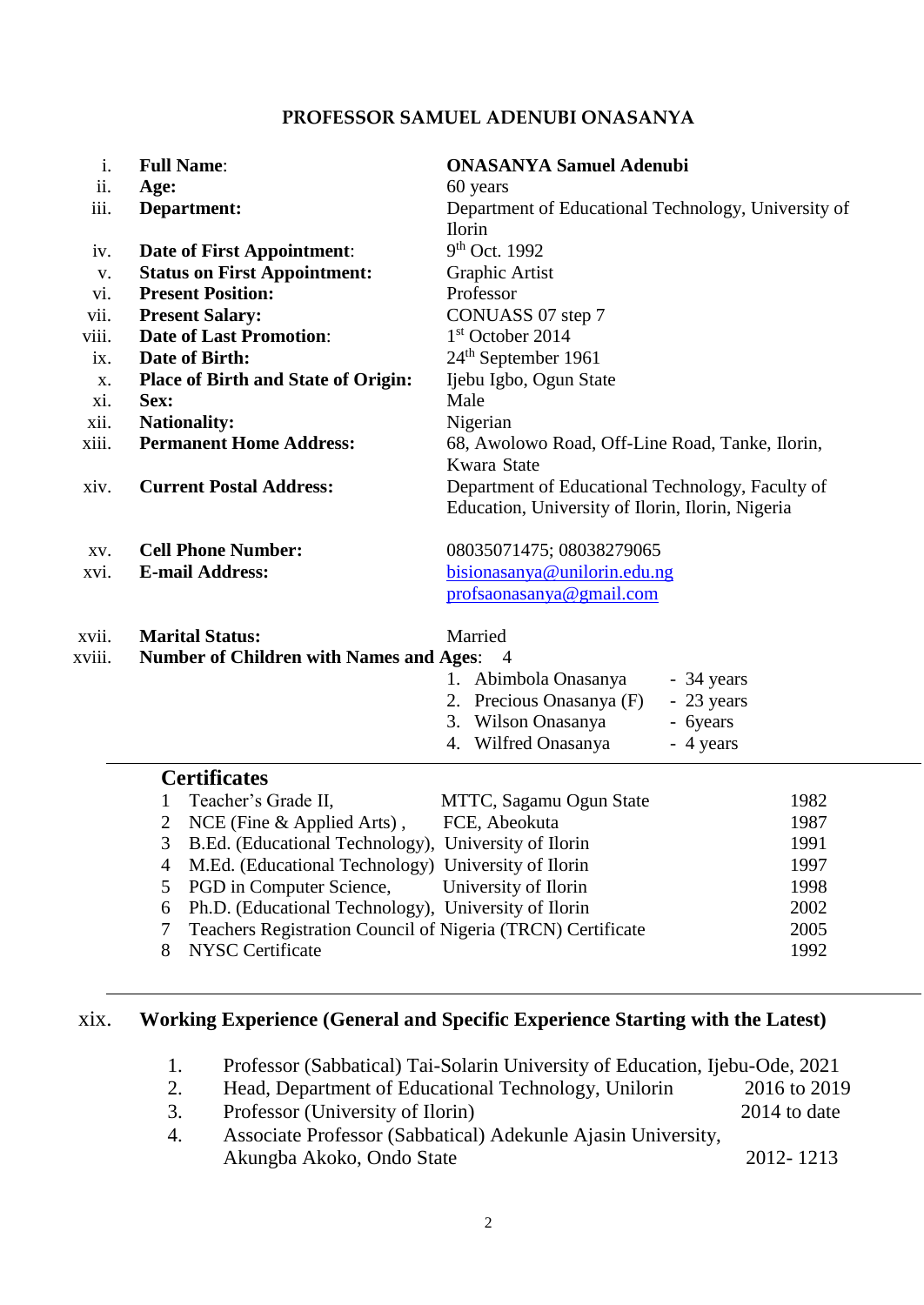| 3   | Senior Lecturer (University of Ilorin)                                   | $2008 - 2011$ |
|-----|--------------------------------------------------------------------------|---------------|
| 4.  | Lecturer I (University of Ilorin)                                        | $2005 - 2008$ |
| 5.  | Lecturer II (University of Ilorin)                                       | $2002 - 2005$ |
| 6.  | Assistant Lecturer (University of Ilorin)                                | 1998 -- 2000  |
| 7.  | Graphic Artist: Educational                                              |               |
|     | Technology Centre, Unilorin                                              | $1992 - 1998$ |
| 8.  | Fine Art Teacher (Nigerian Air Force Military School,                    |               |
|     | Jos (NYSC)                                                               | $1991 - 1992$ |
| 9.  | Classroom Teacher (Ogun State Ministry of Education,                     |               |
|     | Abeokuta)                                                                | $1982 - 1984$ |
|     | xx. Details of Administrative Experience                                 |               |
| 1.  | Senate Member (Sabbatical), Tai-Solarin University of Education,         |               |
|     | Ijebu-Ode                                                                | 2021to date   |
| 2.  | Senate Member, University of Ilorin                                      | 2014 to date  |
| 3.  | Board Member, Unilorin Centre for Open Distance Learning                 | 2019          |
| 4.  | Member, Business Committee of Senate, Unilorin                           | 2016-2019     |
| 5   | Chairman, WAUG Accreditation sub-committee                               | 2012          |
| 6.  | Faculty of Education Representative NURESDEF 2012                        | 2012          |
| 7.  | Faculty of Education Representative on Accreditation                     | 2011          |
| 8.  | Head, Department of Educational Technology, Unilorin                     | 2016 to 2019  |
| 9.  | Faculty of Education Web-ring Officer                                    | 2010 to date  |
| 10. | Examination Officer, Department of Science Education                     |               |
|     | University of Ilorin                                                     | 2007 to 2011  |
| 11. | Managing Editor, Journal of Curriculum and Instruction (JCI)             |               |
|     | Departmental Journal of Department of Science Education                  | 2007          |
| 12. | Post-Graduate Seminar Coordinator, Department of Science Education 2007  |               |
| 13. | Faculty of Education Representative to Faculty of Engineering 2005 -2007 |               |
| 14. | Level Adviser for 100, 200, 300 400 levels of Chemistry                  |               |
|     | <b>Education Students</b>                                                | 2005 to 2011  |
| 15. | Member University of Ilorin Research and Development                     |               |
|     | Fair (NURESDEF) Committee                                                | 2005          |
| 16. | Level Adviser, Department Science Education, Unilorin                    | 2004 to 2005  |
| 17. | Member, Faculty of Education Technical Committee on ICT                  | 2003          |
| 18. | Coordinator, Fine & Applied Arts Programme, Unilorin IOE                 | 2002          |
| 19. | Member, Faculty of Education Committee on Universal                      |               |
|     | <b>Basic Education (UBE) Workshop</b>                                    | 2001          |
| 20. | Member, Exhibitions Sub-Committee on the 25 Year                         |               |
|     | <b>Anniversary Celebration Committee</b>                                 | 2001          |
| 21. | Examination Officer, Faculty of Education, Unilorin                      | 2001          |
| 22. | Logo Designer, Unilorin 25 Silver Jubilee                                | 2001          |
| 23. | Level Adviser, Department of Curriculum Studies and                      |               |
|     | Educational Technology, University of Ilorin                             | $1999 - 2004$ |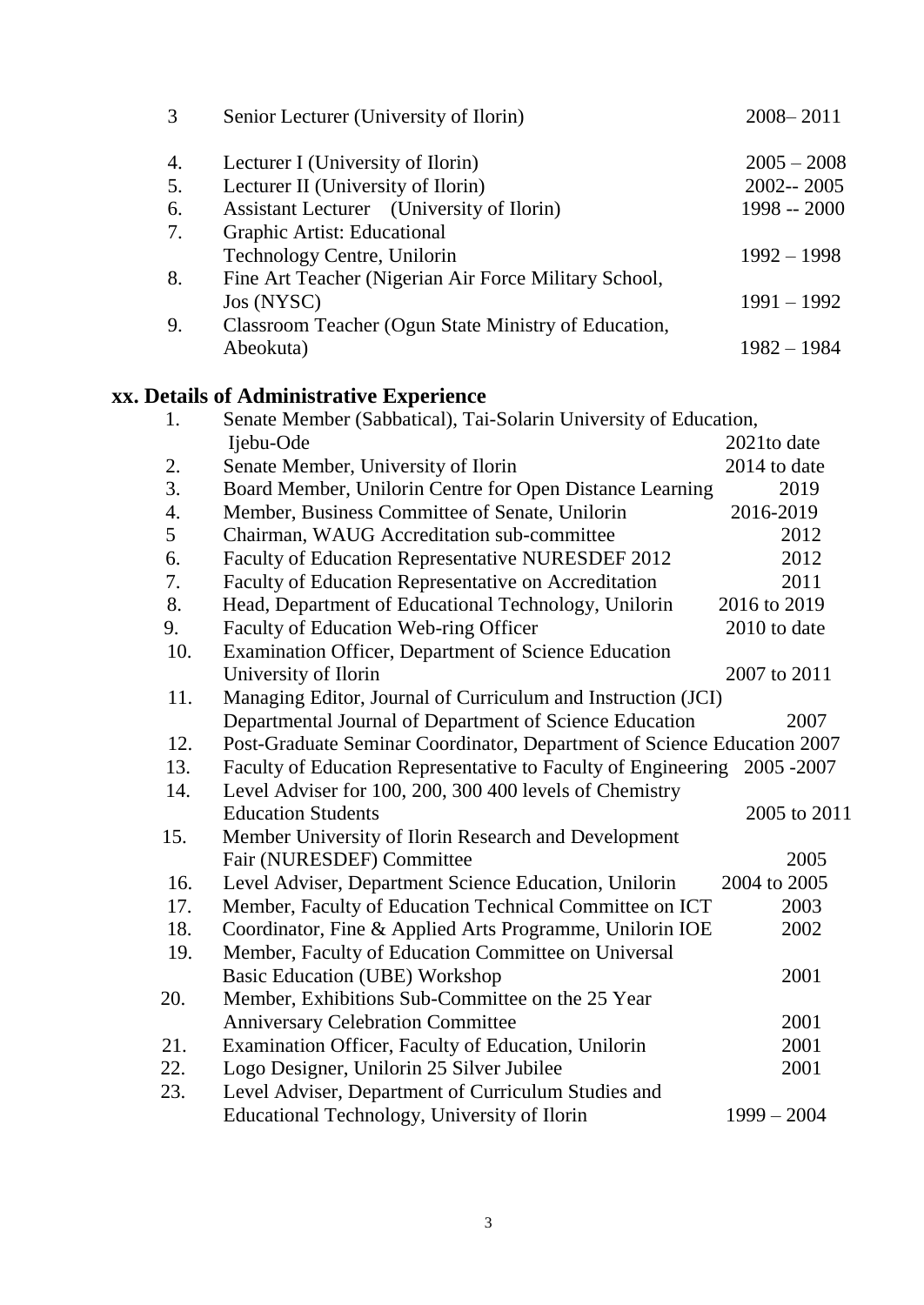|                  | xxi Awards and Honours at University & FCE, Abeokuta                                                              |      |
|------------------|-------------------------------------------------------------------------------------------------------------------|------|
| $\mathbf{1}$     | Recognition as Eminent Personality, FCE, Abeokuta,                                                                | 2018 |
| $\overline{2}$   | Overall best student in Educational Technology, University of Ilorin                                              | 1991 |
| 3                | Overall Best student in Fine & Applied Arts, FCE, Abeokuta                                                        | 1987 |
| $\overline{4}$   | Overall Best student in Service and Industry, FCE, Abeokuta                                                       | 1987 |
| 5                | Best student in Painting, FCE, Abeokuta                                                                           | 1987 |
| 6                | Best student in Graphic Design, FCE, Abeokuta                                                                     | 1987 |
|                  |                                                                                                                   |      |
|                  | Xxii. Awards And Honours At State & National Level                                                                |      |
| $\mathbf{1}$     | Fafunwa Best Doctoral Award For My Ph.D. Supervisee, University Of Ilorin                                         | 2013 |
| $\overline{2}$   | Ogun State MAMSER:1 <sup>st</sup> Prize Award Winner in Logo Design,                                              | 1988 |
| 3                | Ogun State MAMSER: Award Winner in Poster Design, Abeokuta                                                        | 1988 |
|                  | <b>Awards &amp; Honours At National Level</b>                                                                     |      |
| 4                | National Award Winner in Culinary Poster Design (MAMSER) Abuja, Nigeria                                           | 1988 |
|                  | Xxiii. Membership of Professional Body/Associations                                                               |      |
| $\mathbf{1}$     | Member, Nigeria Association For Educational Media And Technology                                                  | 2016 |
| $\overline{2}$   | Member, Association of Innovative Technology Integration Education                                                | 2015 |
| $\mathfrak{Z}$   | Member, Educational Media and Technology Association of Nigeria (EMTAN)                                           | 2015 |
| $\overline{4}$   | Member, Nigerian Educational Technology Association of Nigeria                                                    | 2014 |
| 5                | Member, Teachers Registration Council Of Nigeria (TRCN)                                                           | 2010 |
| $\boldsymbol{6}$ | Member, Universities of Ilorin & Cape Coast International Conference                                              | 2010 |
| $\tau$           | Member, Nigerian Association of Fine & Creative Artists                                                           | 2009 |
| 8                | Member, NAEMT Exhibition Team                                                                                     | 2009 |
| 9.               | Member, Collaboration of Education Faculties in West Africa (CEFWA)                                               | 2007 |
|                  | <b>Xxiv Some of my Community Services</b>                                                                         |      |
|                  | Guest Lecturer At CEFALAR ANUMNI day, FCE, Abeokuta                                                               | 2017 |
| $\mathbf{1}$     | Guest Lecturer, Federal College of Education, Abeokuta                                                            | 2018 |
| $\overline{2}$   | Guest Lecturer, Afe-Babalola University on Improving Teaching and Learning Methods                                | 2016 |
|                  | in Higher Institution                                                                                             |      |
| 3                | Guest Lecturer ,Fountain University, Oshogbo on Use of Instructional Media                                        | 2016 |
|                  | Resources, Social Media and Courseware in enhancing E-learning                                                    |      |
| 4                | Resource Person At Post-Doctoral Diploma in Education (PDDE) Modules<br>Development Retreat, University Of Ilorin | 2011 |
| 5                | Facilitator At National Seminar On Universal Basic Education, Ilorin                                              | 2009 |
| 6                | NERDC Resource Person at Workshop, Damaturu, Yobe State                                                           | 2009 |
| 7                | NERDC Resource Person At Workshop For Teachers, Minna, Niger State                                                | 2009 |
| $8\,$            | NERDC Resource Person At Quality Control Workshop, Abuja, Nigeria                                                 | 2008 |
| 9                | NERDC Resource Person At A Workshop for Teachers, Gombe, Gombe State                                              | 2008 |
| 10               | NERDC Resource Person At Curriculum Critique Workshop, Benin City                                                 | 2008 |
| 11               | <b>ICT Workshop Organised By Digital Bridge</b>                                                                   | 2007 |
| 12               | NERDC Resource Person At Curriculum Critique Workshop, Kano, Kano State                                           | 2007 |
| 13               | United Nations Development Training Programme, Ilorin                                                             | 1996 |
| 14               | Facilitator at a workshop on Fraud prevention in the administration of Fund of                                    | 2009 |
|                  | Cooperative Societies held at the Conference Hall, Ibadan                                                         |      |
| 15               | Coordinator of Training/Workshop on Continuous Assessment Dossier, School                                         | 2008 |
|                  | Diary and Record Keeping, KWSUBEB, Ilorin                                                                         |      |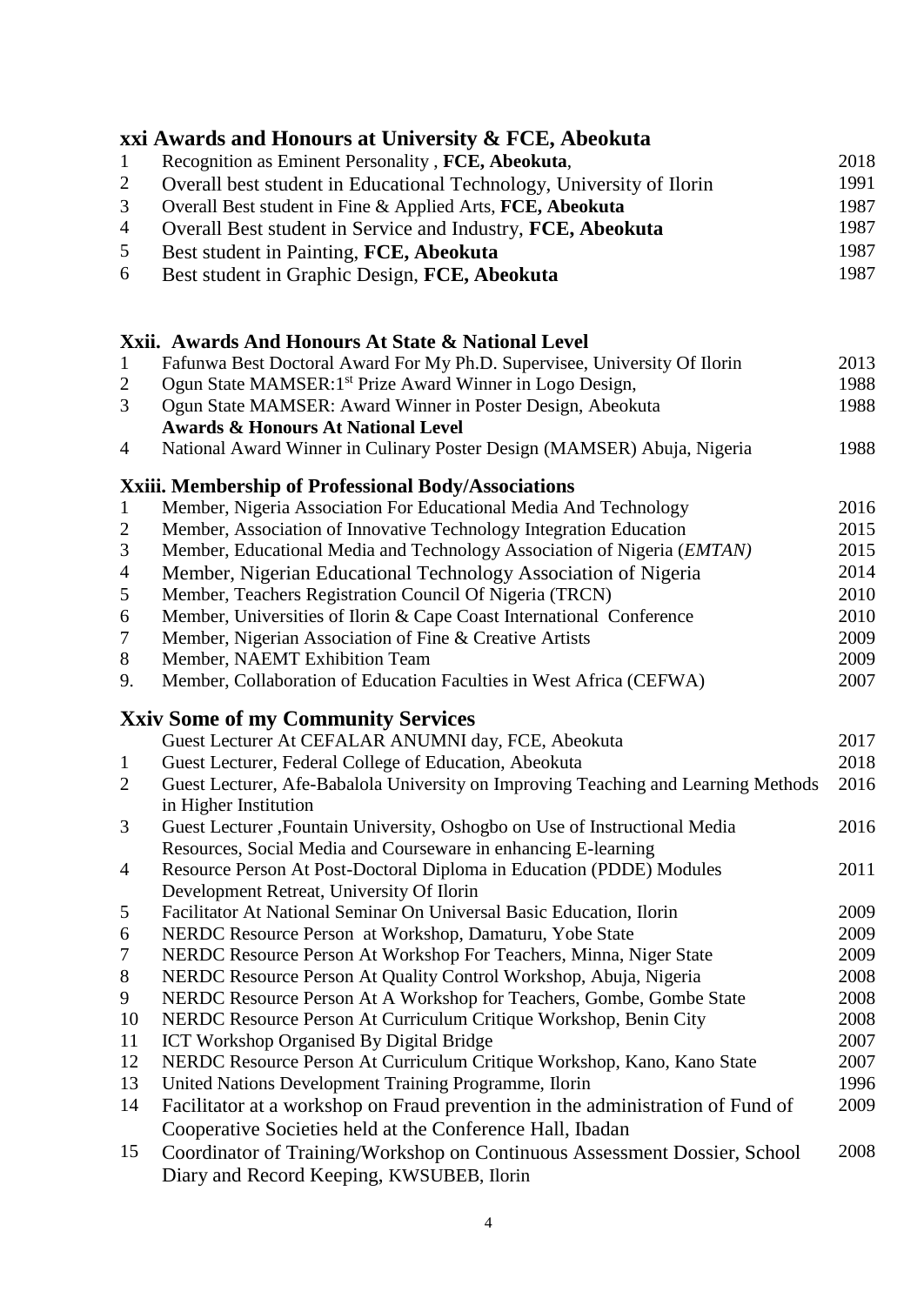| 16 | Resource Person: Nigerian Educational Research and Development Council (NERDC),<br>Abuja. | 2008      |
|----|-------------------------------------------------------------------------------------------|-----------|
| 17 | Coordinator of Workshop/Training on Data Collection, Collation and Analysis in            | 2007      |
|    | Schools, KWSUBEB, Ilorin                                                                  |           |
| 18 | Coordinator of Training/Workshop on Effective Management of Public Primary                | 2006      |
|    | Schools under UBE programme in Kwara State, KWSUBEB, Ilorin                               |           |
| 19 | Treasurer, University of Ilorin Amicable Multipurpose Cooperative Society.                | 2006      |
| 20 | Coordinator of Training/Workshop on Early Childhood Care and                              | 2006      |
|    | Development Education (ECCDE) programme, Kwara State UBEB, Ilorin                         |           |
| 21 | Prototypes package design for NURESDEF                                                    | 2004      |
| 22 | Resource Person, workshop for Newly Recruited Teachers, University of Ilorin              | 2004      |
| 23 | Secretary, University of Ilorin Amicable Multipurpose Cooperative Society.                | 2004      |
| 24 | Faculty of Education Representative to Faculty of Engineering                             | 2005-2007 |
| 25 | Member University of Ilorin Research and Development Fair (NURESDEF) Committee            | 2005      |
| 26 | Examination Officer, Faculty of Education, Unilorin                                       | 2001      |
| 27 | Special Marshal, Kwara State Special Marshal sector Command                               | $2005$ to |
|    |                                                                                           | date      |

# **Xxv. Appointment as External Examiner/Moderator of University Programmes**

|                |                                                                                                        | 2021      |
|----------------|--------------------------------------------------------------------------------------------------------|-----------|
| $\mathbf{1}$   | External Examiner, University of Ibadan, Oyo State                                                     | 2019      |
| $\overline{2}$ | Appointment as INEC Returning Officer, Presidential Election, Baruten Local<br>Government, Kwara State | 2019      |
| 3              | Curriculum/Program Reviewer, National Open University of Nigeria                                       | 2019      |
| $\overline{4}$ | External Examiner, National Open University Of Nigeria                                                 | 2019      |
| 5              | External Examiner, Kogi State University, Anyigba, Kogi State                                          | 2019      |
| 6              | External Examiner, Ekiti State University, Ado Ekiti, Ekiti State                                      | 2018      |
| 7              | External Examiner, Adeyemi College Of Education, Ondo                                                  | 2008      |
| $8\,$          | External Assessor of Readership Candidates, University Jos                                             | 2018      |
| 9              | External Examiner, Federal University Of Technology, Minna                                             | 2017      |
| 10             | External Examiner, Enugu State University Of Science And Technology                                    | 2017      |
| 11             | External Examiner, Lagos State University, Lagos.                                                      | 2017      |
| 12             | Book Reviewer, College Book Project, Adeyemi College Of Education, Ondo                                | 2013      |
| 13             | External Examiner, Osun State College Of Education, Ilesa                                              | 1993      |
| 14             | Appointment as Member, NUC Accreditation Team to University of Uyo,                                    | 2019      |
| 15             | Appointment as Member, NUC Accreditation Team to University of Ekiti State<br>University               | 2018      |
| 16             | Principal Research Collaborator, Unilorin And Afe Babalola University                                  | 2017      |
| 17             | Appointment as Member, NUC Accreditation Team to Mkar University, Nassarawa<br><b>State</b>            | 2017      |
| 18             | Appointment as NERDC Resource Person At Curriculum Critique Workshop, Benin<br>City                    | 2012      |
| 19             | Appointment as NERDC Resource Person At Quality Control Workshop, Abuja,<br>Nigeria                    | 2011      |
| 20             | Appointment as NERDC Resource Person at Workshop, Damaturu, Yobe State                                 | 2009      |
| 21             | Appointment as NERDC Resource Person At Teachers Workshop, Minna, Niger State                          | 2009      |
| 22             | Appointment as NERDC Resource Person At A Workshop for Teachers, Gombe,                                | 2009      |
| 24             | Appointment as Secretary, Unilorin Amicable Cooperative Society                                        | 2005-2007 |
| 25             | Appointment as Treasurer, Unilorin Amicable Cooperative Society                                        | 2008-2010 |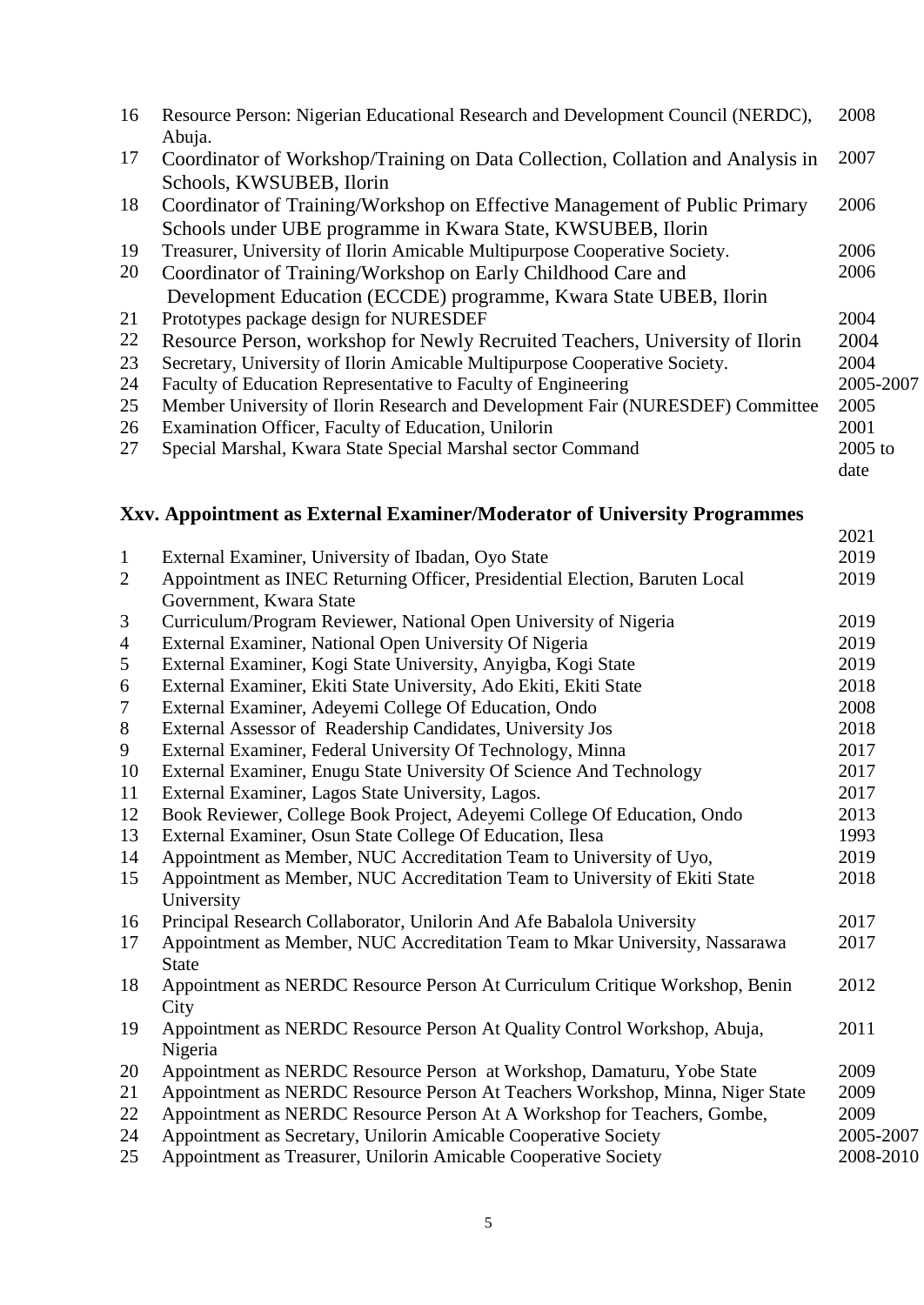26. I have supervised ten (10) PhD Thesis and 37 Masters to completion.

27. I delivered the 185<sup>th</sup> Inaugural lecture of the University of Ilorin on 29<sup>th</sup> November, 2019

28. Married to Dr. (Mrs.) Temitayo Onasanya and the marriage is blessed with children.

## xx. **List of Publications with Details of Title, Publishers, or Journals Dates and pages**

# **(i) Home-Based Journal Articles in Print**

- (1) **Onasanya, S. A**. (1998). Selecting and utilization of instructional strategies in teaching*. Journal of Curriculum and Instruction*. (A Publication ofthe Department of Curriculum Studies and Educational Technology, University of Ilorin) 5 (1&2) 53-59. [http://www.unilorin.edu.ng/publications/onasanya/\(1998\)%20JCI%20Journal.pdf](http://www.unilorin.edu.ng/publications/onasanya/(1998)%20JCI%20Journal.pdf)
- **(2) Onasanya, S.A**. (1998). Selecting the Right Words in Word-processing Packages: A blue print for starters: *African Journal of Information Technology (AJIT)*1 (1) 121-124. [http://www.unilorin.edu.ng/publications/onasanya/\(1998\)%20AJIT%20Journal.pdf](http://www.unilorin.edu.ng/publications/onasanya/(1998)%20AJIT%20Journal.pdf)
- **(3) Onasanya, S. A**. (2000). Effects of Compugraphics on University students' performance in media design*. Journal of Nigerian Association of Teachers of technology (JONAT).*(A publication of Nigerian Association of the Teachers of Technology) 3 (1&2), 372-384). *[http://www.unilorin.edu.ng/publications/onasanya/\(2000\)%20JONATT%20Journal.pdf](http://www.unilorin.edu.ng/publications/onasanya/(2000)%20JONATT%20Journal.pdf)*
- **(4) Onasanya, S.A**. (2002). The invaluable roles of computer in a developing country*. Journal of Curriculum and Instruction*. A publication of the Department of Curriculum Studies and Educational Technology, University of Ilorin. 6 (1&2) 109-122. [http://www.unilorin.edu.ng/publications/onasanya/\(2002\)%20JCI%20Journal.pdf](http://www.unilorin.edu.ng/publications/onasanya/(2002)%20JCI%20Journal.pdf)
- **(5) Onasanya, S.A**. (2002). The effect of colour on students' cognitive performance in instruction using photographic prints: *Ilorin Journal of Education.* A publication of the Faculty of Education, University of Ilorin. (21) 156-166. [http://www.unilorin.edu.ng/publications/onasanya/\(2002\)%20IJE%20Journal.pdf](http://www.unilorin.edu.ng/publications/onasanya/(2002)%20IJE%20Journal.pdf)
- (6) **Onasanya, S.A**. (2004). Selection and utilization of instructional media for effective practice teaching*. Institute Journal of Studies in Education (IJSE)* A Publication of the Institute of Education, University of Ilorin*.* 2(1) 127-133. [http://www.unilorin.edu.ng/publications/onasanya/\(2004\)%20IJSE%20Journal.pdf](http://www.unilorin.edu.ng/publications/onasanya/(2004)%20IJSE%20Journal.pdf)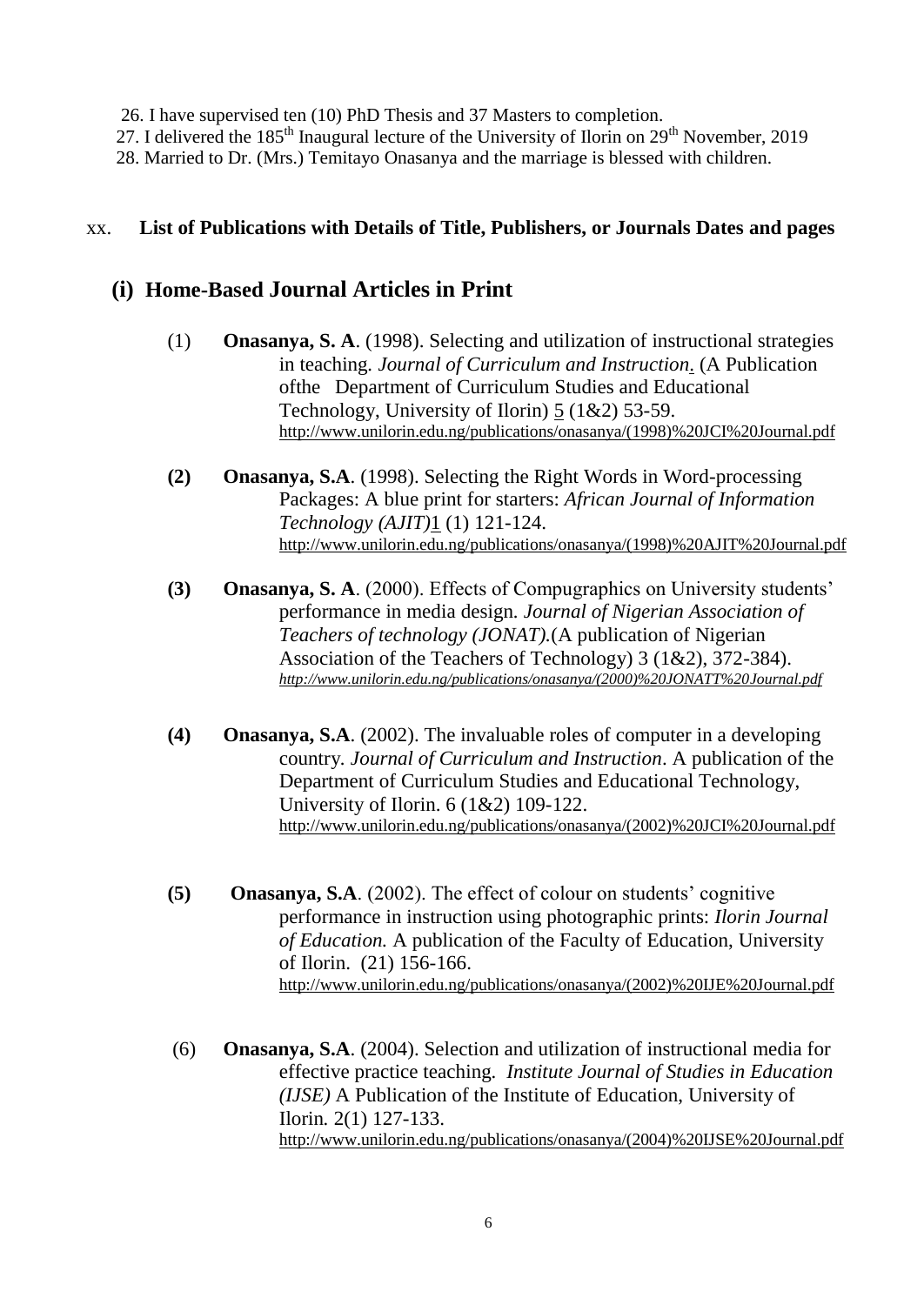- (7) **Onasanya S. A**. Nicholas S. I. &Onasanya E. O (2008) Influence of the Internet on the Sexual Health of University Undergraduates in Makurdi, Nigeria. *The Nigerian Journal of Guidance and Counseling (TNJGC) 13 (1) 41-53*Downloadable at <http://ajol.info/index.php/njgc/article/view/42697>
- (8) **Onasanya, S.A**. (2009). Computer: The most powerful tool ever for 3-D animation digitisation. *Journal of Curriculum and Instruction 7 (1&2):66-76.* A publication of the Department of Science Education, University of Ilorin, Nigeria <http://www.unilorin.edu.ng/ejournals/index.php/jci/article/view/150>
- (9) **Onasanya, S.A**., Daramola F. O. &Oputa G. O (2009) A survey of Information and Communication Technology usage by Basic Technology Teachers in Selected Schools in Ilorin Metropolis. *International Journal ofEducational Management (IJEM*. *7 (1) 1-10.* Publication of theDepartment of Educational Management, University of Ilorin
- (9) N.S. Iwokwagh, **S. A. Onasanya** and E. O. Onasanya (2010): Communication and conflict management in the family: Implications for national development. *Nigerian Journal of Guidance and Counselling* 15(1)21-33 Downloadable in<http://www.ajol.info/index.php/njgc/article/view/64650>

## **Home-Based Chapter in books in Print**

- (10) **Onasanya, S. A**. (2000). Educational significance of computer for instructional delivery: A dipstick paper for teaching practice students. In A. I. Idowu (Ed.) *A guide to teaching practice.* A Publication of the Faculty of Education, University of Ilorin, Ilorin Nigeria. 83- 91. [http://www.unilorin.edu.ng/publications/onasanya/EDUCATIONAL%20SIGNIFICANCE%2](http://www.unilorin.edu.ng/publications/onasanya/EDUCATIONAL%20SIGNIFICANCE%20OF%20COMPUTER%20FOR%20INSTRUCTIONAL%20DELIVERY.pdf) [0OF%20COMPUTER%20FOR%20INSTRUCTIONAL%20DELIVERY.pdf](http://www.unilorin.edu.ng/publications/onasanya/EDUCATIONAL%20SIGNIFICANCE%20OF%20COMPUTER%20FOR%20INSTRUCTIONAL%20DELIVERY.pdf)
- **(11)Onasanya, S.A**. (2001). Computer in Education. In I.O. Abimbola (Ed). *Fundamental Principle & Practice of Instruction,* Ilorin: A publication of Department of Curriculum Studies and Educational Technology. University of Ilorin, Ilorin. 225-236. [http://www.unilorin.edu.ng/publications/onasanya/\(2001\)%20FPPI%20Journal.pdf](http://www.unilorin.edu.ng/publications/onasanya/(2001)%20FPPI%20Journal.pdf)
- (12) Yusuf, M. O. & **Onasanya, S. A**. (2004). Information and communication technology (ICT) and teaching in tertiary institutions. In E. A. Ogunsakin (Ed.) *Teaching in tertiary institutions*. A publication of the Faculty of Education, University of Ilorin, Ilorin Nigeria. 67-76 [http://www.unilorin.edu.ng/publications/onasanya/\(2005\)Teaching%20in%20Teariary%20Ins](http://www.unilorin.edu.ng/publications/onasanya/(2005)Teaching%20in%20Teariary%20Institutions.pdf) [titutions.pdf](http://www.unilorin.edu.ng/publications/onasanya/(2005)Teaching%20in%20Teariary%20Institutions.pdf)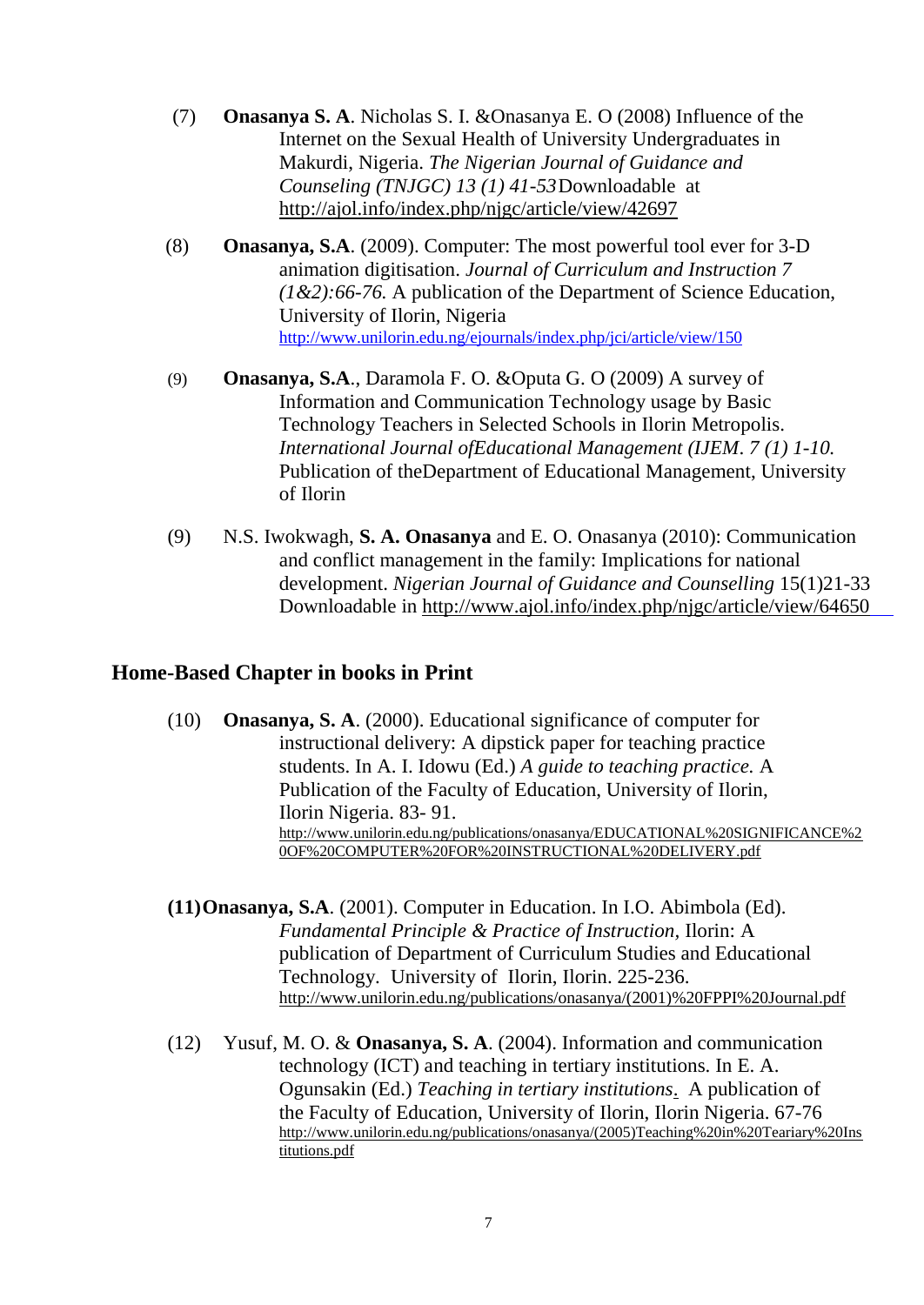- **(13) Onasanya, S.A**. (2009). Information and Communication Technology (ICT) in Education.In I.O. Abimbola & A. O. Abolade (Eds).*Fundamental Principle & Practice of Instruction,*Ilorin: Department of Science Education, University of Ilorin. 228-244. <http://www.unilorin.edu.ng/publications/onasanya/ICT%20in%20Edu.pdf>
- (14) **Onasanya S.A**., Adegbija M.V., Olumorin C. O. and Daramola F.O. (2008) Education reforms and assessment of teachers' competence in instructional media technology use in Junior Secondary Schools in Kwara State. In Adebayo R. Lawal et al (Eds.) *Education Reforms in Nigeria-Past, Present and Future*. A publication of the Faculty of Education, University of Ilorin, Nigeria. Nigeria. Stirling-Horden Publishers Ltd. 259-272 [http://www.unilorin.edu.ng/publications/onasanya/Educational%20Reforms%20and%20](http://www.unilorin.edu.ng/publications/onasanya/Educational%20Reforms%20and%20%09Assess%09ment%20of%20Teachers.pdf) Assess [ment%20of%20Teachers.pdf](http://www.unilorin.edu.ng/publications/onasanya/Educational%20Reforms%20and%20%09Assess%09ment%20of%20Teachers.pdf)
- (15) **Onasanya, S. A**. (2014). Design and Production of Instructional Materials. In Yusuf M. O. & Onasanya S. A (Eds.) *Critical issues in Educational Technology.* A publication of the Department of Educational Technology, University of Ilorin, Nigeria. Indemac Printmedia 43-53
- (16) **Onasanya, S. A**. (2014). Social Media in Education. In Yusuf M. O. & Onasanya S. A (Eds.) *Critical issues in Educational Technology.* A publication of the Department of Educational Technology, University of Ilorin, Nigeria. Indemac Printmedia 125-141
- (17) **Onasanya, S. A**., Alimi A.A. & Aderoju A. (2016): Guiding Principles for Selection of Computer Science Education. In I. O. Abimbola; A. S. Olorundare; M. O. Fajemidagba; E. O. Omosewo; S. A. Onasanya; M. A. Fakomogbon & N. A. Adedokun-shittu (Eds.) *Methods of Teaching Science. Basic Technology and Computer Studies*. A publication of Faculty of Education, University of Ilorin, Nigeria. Haytee Press 314- 318.
- (18) Onasanya, S. A. & Onasanya O. T. (2019): Enhancing the Promotion and Advancement of Tertiary Education in Nigeria: The Role of Stakeholders. In R. A. Lawal et al. (Eds.) *Education for Good Citizenship: Historical and Contemporary Perspectives. A Festschrift in honour of Professor Alice Arinlade Jekayinfa*. Nigeria, Haytee Press and Publishing Company. 332-353
- (19) **Onasanya,S. A**., Nuhu, K. M., Oladipupo, M. O., Samuel, N., & Ishola, A. O. (2019): Effectiveness of Chemistry Learning-App for Nigerian Undergraduates in a Blended Learning Environment. *Al-Hikmah Journal of Education* 6 (1), 94-104 Published by Faculty of Education, Al-Hikmah University, Ilorin, Nigeria.<http://ahje.ng/index.php/aje/article/view/54>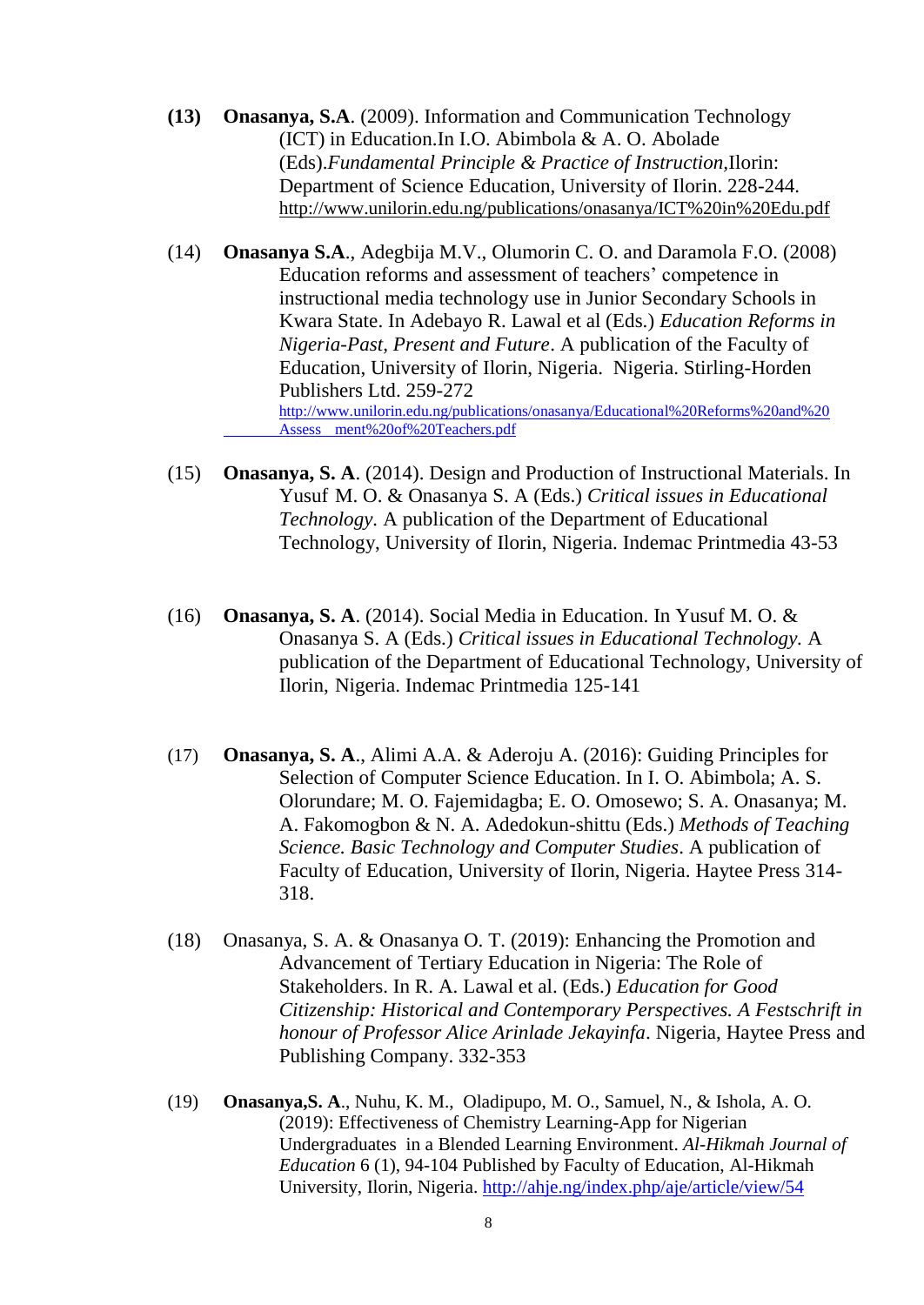# **National Journal Articles in Print**

- (20) **Onasanya, S. A**. (2000). Effects of Compugraphics on University students' performance in media design*. Journal of Nigerian Association of Teachers of Technology (JONAT).* (A Publication of Nigerian Association of the Teachers of Technology) 3 (1&2), 372-384). *[http://www.unilorin.edu.ng/publications/onasanya/\(2000\)%20JONATT%20Journal.pdf](http://www.unilorin.edu.ng/publications/onasanya/(2000)%20JONATT%20Journal.pdf)*
- (21) **Onasanya, S.A**. (2001). Silk screen printing technology: Implication for the production of locally produced instructional media in geography setting. *African Journal of Information and Educational Media (AJITEM).* A Publication of the Curriculum Studies Department, Lagos State University1 (1) 185-195. *[http://www.unilorin.edu.ng/publications/onasanya/\(2003\)%20JEF%20Journal.pdf](http://www.unilorin.edu.ng/publications/onasanya/(2003)%20JEF%20Journal.pdf)*
- (22) **Onasanya, S.A**. (2002). Effect of instruction in computer animation on

students' performance in 3-dimentional animation*. Journal of Educational Media and Technology.* A publication of Nigerian Association of Educational Media and Technology10 (1) 9-21 <http://www.unilorin.edu.ng/index.php/onasanyas>

- (23) **Onasanya, S.A**. (2002). The impact of computer in a developing Country like Nigeria*. Nigerian journal of research and production (NIJOREP)*. A Publication of the Nigerian Researchers forum, Enugu State University of Science & Tech., Enugu. 1 (1) 92-102. [http://www.unilorin.edu.ng/publications/onasanya/\(2002\)%20NIJOREP%20Journal.pdf](http://www.unilorin.edu.ng/publications/onasanya/(2002)%20NIJOREP%20Journal.pdf)
- (24) **Onasanya S. A**. &Ogunojemite G. B. (2005) Conceptual pedagogy for engaging in effective multimedia and instructional e-learning courseware design. *Research in Curriculum Studies Journal.* A Publication of the Curriculum Studies Department, University of Ado-Ekiti Nigeria. 4 (1) 67-76
- (25) Asuquo, E. N. &**Onasanya, S. A**. (2006) Gender differences and students' achievement in Computer Technology Instruction. *West Africa Journal of Educational Research* A Publication of Institute of Education, University of Calabar, Nigeria 9 (1&2) 19 - 24 [http://www.unilorin.edu.ng/publications/onasanya/\(2006\)%20WAJER%20Journal%20\(Dupli](http://www.unilorin.edu.ng/publications/onasanya/(2006)%20WAJER%20Journal%20(Duplicated%20with%20I.T%20Journal).pdf) [cated%20with%20I.T%20Journal\).pdf](http://www.unilorin.edu.ng/publications/onasanya/(2006)%20WAJER%20Journal%20(Duplicated%20with%20I.T%20Journal).pdf)
- (26) **Onasanya, S. A;** Daramola, F. O.&Asuquo, E. N. (2006) Effects of Computer Assisted Instructional Package on Secondary School Students Performance in Introductory Technology in Ilorin, Nigeria. *Nigeria Journal of Educational Media and Technology* . A Publication of the Nigeria Association for Educational Media and Technology (NAEMT) Nigeria.12(1) 98- 107 *[http://www.unilorin.edu.ng/publications/onasanya/\(2006\)%20NAEMT%20JOURNAL.pdf](http://www.unilorin.edu.ng/publications/onasanya/(2006)%20NAEMT%20JOURNAL.pdf)*
- (27) **Onasanya, S. A** & Asuquo, E. N. (2007). Secondary School Teacher's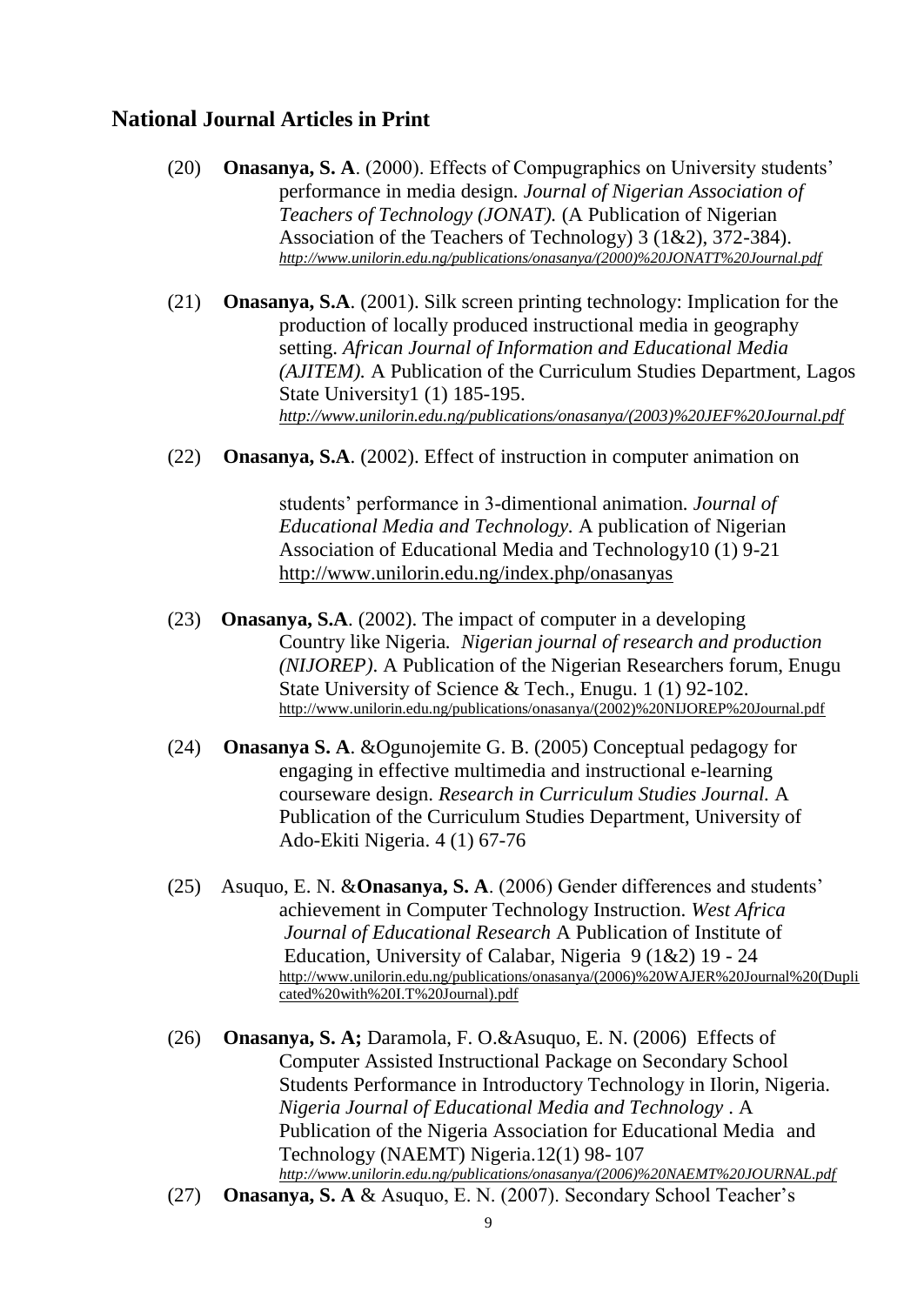Perception of Problems and Challenges Associated with Web Based Learning in Nigeria. *Ife Journal of Curriculum Studies and Development (IJCSD).*A Publication based in Obafemi Awolowo University, Ile-Ife3 (1) 1- 9 [http://www.unilorin.edu.ng/publications/onasanya/\(2007\)%20IJCSD%20Journal.pdf](http://www.unilorin.edu.ng/publications/onasanya/(2007)%20IJCSD%20Journal.pdf)

- (28) Asuquo, E. N. & **Onasanya, S. A**. (2007). Using Computer Technology to develop Learning Skills in English Language.*Journal of Research and Development in Education* (JORDE) A publication of the Institute of Education, University of Uyo 3, (2) 56-61
- (29) Johnson O. E., Onigbinde A. T., **Onasanya S. A**, Emechete A.A. &Gbela T.O. (2008) An Assessment of Ergonomic Workstations and Pain amongComputer Users in a Nigeria University Community. *Nigerian Journal of Medical Rehabilitation (NJMR)* An International Publication of Medical Rehabilitation Therapisits Board of Nigeria *13, (1&2) 7-1 0 Downloadable at: <http://mrtbjournal.org/index.php/njmr/issue/current/showToc>*
- (30) Obiyemi, O. O., **Onasanya S. A**. and Aribamikan C. G. (2010): The impact of globalization on the development of sports in tertiary institutions in Nigeria. *Journal of Physical Education and Research (JOPER).*15(2) 2126-2130. A publication resident in the Department of Physical & Health education, O.A.U., Ile-Ife
- (31) Shehu, R. A., **Onasanya S. A.,**Yahaya L. A., Ogunsakin, E. A., and Oniyangi S. O. (2010): Influence of Demographic Factors on the Lifestyles of Tertiary Institutions' Students in Kwara State, Nigeria: Educational Media and Counseling Interventions*. Journal of Higher Education &Globalisation 1(1), 81-90.* Official Publication of the Collaboration of Education Faculties in West Africa (CEFWA)
- (32) Onasanya S. A., Ahmed M. A. &Adefuye L. A (2011): Computer-Based Learning and Students' Cognitive Achievement in Biology in Selected Secondary Schools in Kwara State. *Journal of Applied Education and Vocational Research (JAEVR)* Publication of the College of Applied Education and Vocational Technology, Tai-Solarin University of Education, Ijebu Ode, Nigeria *8 (2)60-71*
- (33) **Onasanya, S. A**.; Ahmed M. A, & Oputa G. O. (2012). Creating a Multimedia package for teaching Introductory Technology in Nigerian Secondary schools. *Journal of Science, Technology & Mathematics Education (JOSTMED)* A publication of Science Education Department, Federal University of Technology (FUT), Minna**.***8(3) 153-166*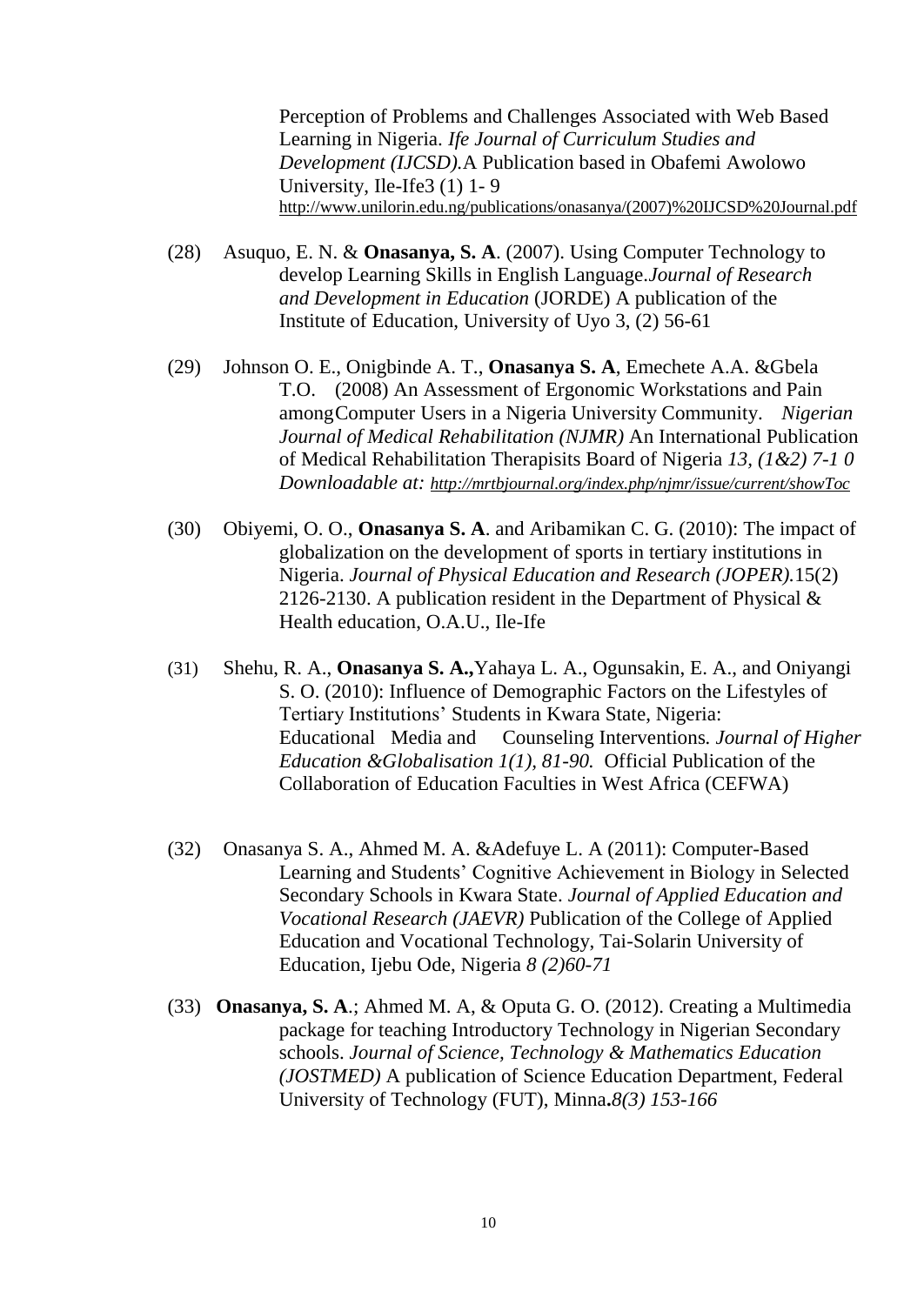- (34) Falode, C. & **Onasanya S. A** (2012). Impact of Video instructional package on the paboiling and milling practices of rice in rice production communities of Kwara State Nigeria. *Journal of Science, Technology & Mathematics Education (JOSTMED)*A publication of Science Education Department, Federal University of Technology (FUT), Minna**.** *9(1) 207- 214*
- (35) **S. A. Onasanya**., I. P. Okafor, A. O. Sofoluwe, & Grace ObyOputa (2012) Information & Communication Technology (ICT), Home Characteristics and Educational attainment of the Nupe Girl-Child. *Journal of Multimedia Technology and Communication Studies.*  Official publication of the Department of Mass Communication, Nassarawa State University, Keffi, Nigeria. 1, 120-132
- (36) **Onasanya S. A**., Nathaniel S., Laleye A. M. &Akingbemisilu A. A. (2013): Distance Education: Experience of Hidden Curriculum using Mobile Phones in Nigeria. *Frontiers of Education and Management.*A publication of the Department of Educational Management, Adekunle Ajasin University, Akungba-Akoko. 1(1),114-126
- (37) **Onasanya S. A.,** Daramola F. O., Adegbija M. V. &Olumorin C. O. (2013) Effect of compact Video Presentations on Students' Performance in Basic School Introductory Technology in Kwara State.*Journal of Educational Media and Technology* 17(2), 32-37
- (38) **Onasanya S. A** (2015) The 21st Century Education Drive: Multimedia Technologies in teaching and learning. *AAUA Journal of Developing Institutional and Human Capacity.* A publication of Faculty of Education, Adekunle Ajasin University, Akungba Akoko, Ondo State, Nigeria 1(1), 44-68
- (39) Omotayo-Omomule E. T & **Onasanya** S. A. (2016): Effect Of Podcast On Undergraduates' Performance In Selected Educational Technology Concepts. *Journal of Science, Technology, Mathematics and Education (JOSTMED), 12(2)142-152 [https://www.futminna.edu.ng/images/pdf/JOSTMED/JOSTMED\\_12\(2\)\\_Au](https://www.futminna.edu.ng/images/pdf/JOSTMED/JOSTMED_12(2)_August,_2016.pdf) [gust,\\_2016.pdf](https://www.futminna.edu.ng/images/pdf/JOSTMED/JOSTMED_12(2)_August,_2016.pdf)*
- (40) Laleye A. M. & **Onasanya S. A** (2016): Accessing Information and communication Technology Facilities and Problems Encountered in a Nigerian University. *Journal of Science and Technology Education (JSTE)* A publication of Adekunle Ajasin University, Nigeria 1(1)92- 109.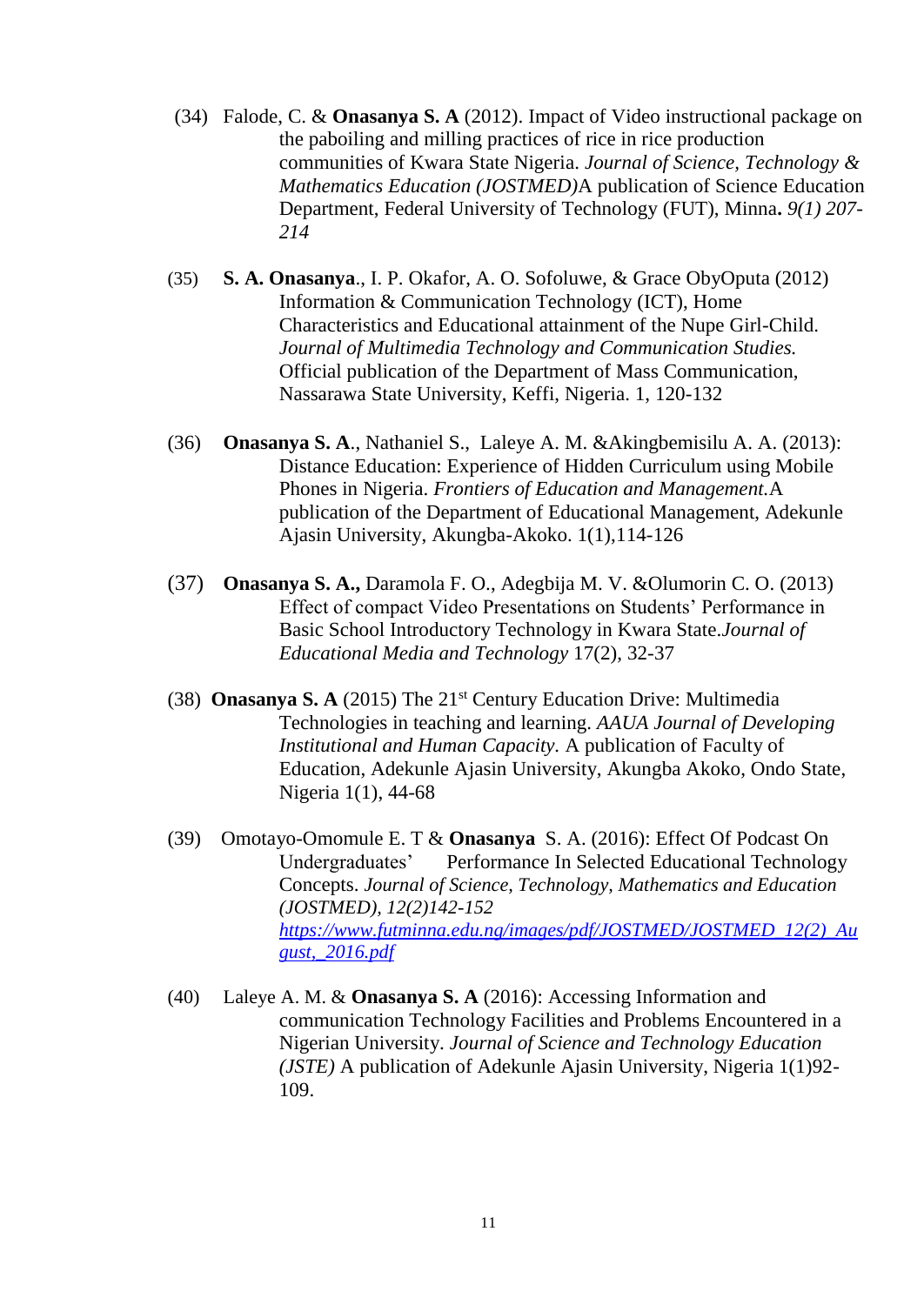(41) **Onasanya S. A.,** Issa A. I., Aladesusi G. A., Onojah A. O., Omoyajowo B. S & Aderoju M. A. (2017): Development and Validation of Enhanced Instructional Blog on Selected Educational Technology Concepts in Colleges of Education in Nigeria. *Journal for Excellence in Teaching and Scholarship* A publication of College of Education of Osun State University, Nigeria (JELTS) 2 (1) 39 – 47.

## **National Journal Accepted for Publication**

- (42) **Onasanya S. A**., Udom S &Adefuye A. L. (2013) Teachers' Perception Of Public-Private Initiatives On Information And Communication Technology Resources In Kwara State, Nigeria. *Journal of Applied Education and Vocational Technology.* A publication of College of applied Education and vocational technology, Tai Solarin University of Education, Ijebu-Ode
- (43) Laleye A. M., **Onasanya S. A**., & Akingbemisilu A. A. (2013): Challenges of Information and Communication Technology in Nigeria Tertiary Institutions: The Experience of a Nigerian University. *Journal of Multimedia Technology and Communication Studies.* Official publication of the Department of Mass Communication, Nassarawa State University, Keffi, Nigeria
- (44) Sofoluwe, A. O; **Onasanya, S. A**. & Etejere, P. A.(2013) Information And Communication Technology (ICT),Gender And Globalization In Nigeria. *Research in Curriculum Studies*. Published by Curriculum Studies Department, University of Ado-Ekiti.
- (45) Onasanya, S. A. (2019): From the Slate Boards to the Web: Paradigm Shift in Educational Resources Deployment. *Inaugural Lecture.* Delivered on 28th November 2019 and published by University of Ilorin.

### **National Chapter in a Book In-Print**`

- (46) **Onasanya, S.A**. (2003). Relevance of Computer Technology in Educational Research. In A.O. Abolade (Ed). *Forty Years of Educational Technology in Nigeria Vol. 1.* A Publication of Nigeria Association for Educational Media and Technology (NAEMT) Nigeria. 199-207 [http://www.unilorin.edu.ng/publications/onasanya/\(2003\)%20NAEMT%20Journal.pdf](http://www.unilorin.edu.ng/publications/onasanya/(2003)%20NAEMT%20Journal.pdf)
- (47) **Onasanya, S.A.** (2003). The need for teachers' competence in the improvisation of instructional media in the implementation of UBE in Nigeria. In A.O. Abolade (Ed).*Forty Years of Educational Technology in Nigeria Vol. 2.* A Publication of the Nigeria Association for Educational Media and Technology (NAEMT) Nigeria. 251-26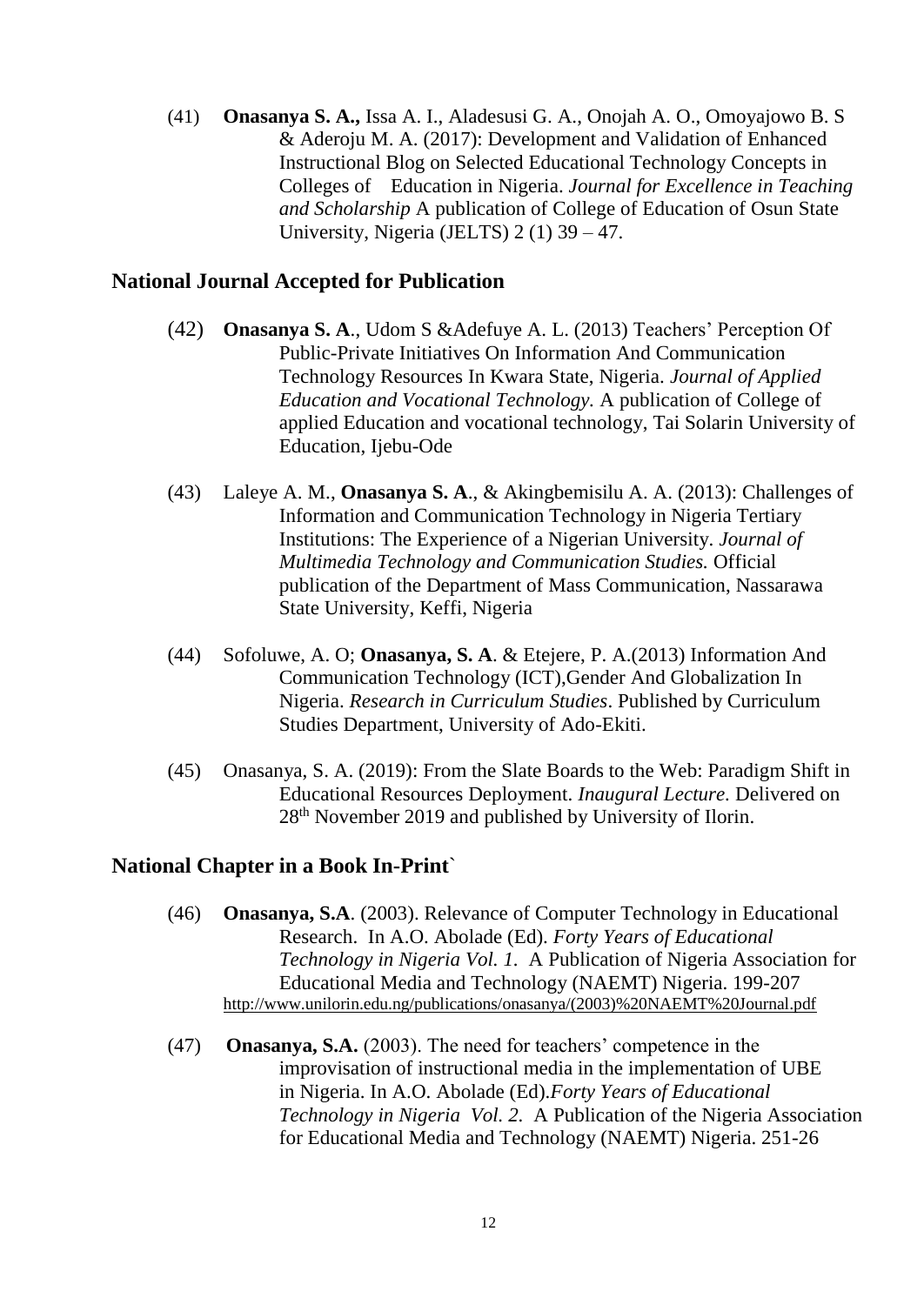- (48) **Onasanya S. A.** (2013): Towards Effective and Creative Teaching of Technical and Entrepreneurial Subjects. In M. A. Araromi; O. A. Moronkola & J. A. Ademokoya (Eds.) *Teaching and Evaluation in Regular and Special Schools.* Ibadan: Royal People Nig. Ltd.*405-419*
- (49) **Onasanya S.A**., Adegbija M.V., Olumorin C. O. and Daramola F.O. (2008) Education Reforms and Assessment of Teachers' Competence in Instructional Media Technology use in Junior Secondary Schools in Kwara State. In Adebayo R. Lawal et al (Eds.) *Education Reforms in Nigeria-Past, Present and Future*. A publication of the Faculty of Education, University of Ilorin, Nigeria. Nigeria. Stirling-Horden Publishers Ltd. 259-272

[http://www.unilorin.edu.ng/publications/onasanya/Educational%20Reforms%20and%20Assess](http://www.unilorin.edu.ng/publications/onasanya/Educational%20Reforms%20and%20Assess%09%09%09ment%20of%20Teachers.pdf) [ment%20of%20Teachers.pdf](http://www.unilorin.edu.ng/publications/onasanya/Educational%20Reforms%20and%20Assess%09%09%09ment%20of%20Teachers.pdf)

(50) **Onasanya T.O**., **Onasanya S.A**., Aladesusi G. A. and Aderele S. O. (2019): Effects of Kahoot Game of Students' Academic Achievement in Selected Computer Concept in Junior Secondary School in Ilorin, Kwara State. *Academic Journal of Research and Development (AJORAD)* 12,(1) 17-26

## **International Journal Articles in Print**

- (51) **Onasanya, S. A,**Olumorin C. O., Asuquo E. N. &Agunojemite G. B. (2007) Instructional Computer Technology: Implications for Gender achievement in Nigeria. *Information Technology Journal* 6 (7) 1063- 1068.Published by Asian Network for Scientific Information New York, USA.(Downloadable at [www.scialert.net/qredirect.php?doi=itj.2007.1063.1068&linkid=pdf](http://www.scialert.net/qredirect.php?doi=itj.2007.1063.1068&linkid=pdf)
- (52) **Onasanya S.A**., Asuquo E.N, Ogunojemite G.B., Daramola F.O. and Nicholas S. (2008) Influence of Ability Levels on the Performance of Undergraduate in 3-D Computer Animation Production. *Asian Journal of Information Technology 7 (1): 27-34.* Official Journal of Asian Network of Information Technology. Published in Pakistan, Asia DOI: 10.3923/ajit.2008.27
- (53) **Onasanya, S. A**., Shehu, R. A, Oduwaiye R. O. and Shehu L. A (2010): Higher Institution Lecturers' Attitude towards Integration of ICT into Teaching and Research in Nigeria. *Research Journal of Information Technology* .*2 (1), 1-10*. Official Journal of Asian Network for Scientific Information, New York, USA.*Downloadable at:* <http://scialert.net/qredirect.php?doi=rjit.0000.16957.16957&linkid=pdf>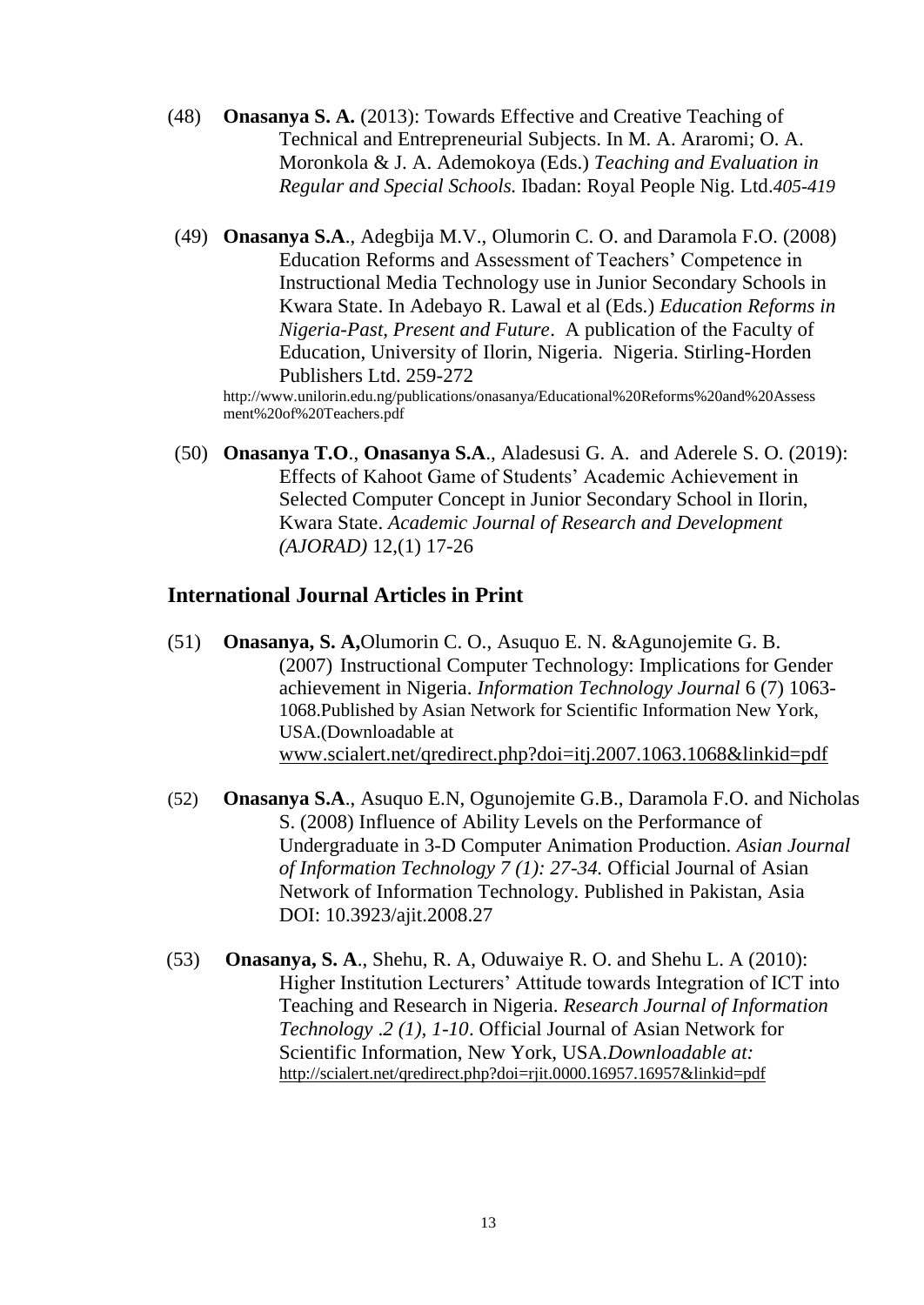- (54) [Olasehinde-Williams](http://scialert.net/asci/author.php?author=O.&last=Olasehinde-Williams) O.**[Onasanya](http://scialert.net/asci/author.php?author=S.A.&last=Onasanya) S.A**[, Adegbija](http://scialert.net/asci/author.php?author=M.V.&last=Adegbija) M.V, [Matanmi](http://scialert.net/asci/author.php?author=B.M.&last=Matanmi) B.M.& [Adegbija](http://scialert.net/asci/author.php?author=T.&last=Adegbija) T. (2009): Regional Challenges to HIV/AIDS Prevention in a Rural Community in Kwara State, Nigeria: Nutritional and Educational Strategies *Pakistan Journal of Social Sciences* 6 (6): 356-365. Official Journal of Pakistan Social Sciences Researchers, Pakistan, Asia. Downloadable at <http://docsdrive.com/pdfs/medwelljournals/pjssci/2009/356-365.pdf>
- (55) **Onasanya, S. A**. and Shehu, R. A and Fakomogbon M. A.(2010): Learning Information and Communications Technology Skills and the Subject Context of Introductory Technology Learning in Nigeria. *Journal of Artificial Intelligence*. 3(2): 59-66. Official Journal of Asian Network for Scientific Information, Singapore. *Downloadable at:* <http://scialert.net/qredirect.php?doi=jai.2010.59.66&linkid=pdf>
- (56) **Onasanya, S. A**., Shehu, R. A., Ogunlade, O. O. and Adefuye A. L (2011): Teachers' Awareness and Extent of Utilization of Information Communication Technologies for Effective Science and Health Education in Nigeria. *Singapore Journal of Scientific Research. 1(1)59-67.* Published by Singapore Association of Scientific Researchers. *Downloadable from: <http://docsdrive.com/pdfs/sciencealert/sjsres/2011/49-58.pdf>*
- (57) [O.E. Abdullahi](http://scialert.net/asci/author.php?author=O.E.&last=Abdullahi) &**[S.A. Onasanya](http://scialert.net/asci/author.php?author=S.A.&last=Onasanya)**. (2010) Challenges Facing the Administration of Educational Assessment Measures at the Secondary School Level in Nigeria: *[Journal of Applied Sciences](http://scialert.net/onlinefirst.php?issn=1812-5654)*. 10 (19), 2198.2204. Published in London, UK by Asian Network for Scientific Information, Downloadable at: http://scialert.net/fulltext/?doi=jas.2010.2198.2204&org=11
- (58) Shehu. R. A. **Onasanya, S. A**. Uthman H. A and Baba D. A. (2010): Health Implications and Educational Media Strategies of Widowhood Practices in Niger State, Nigeria. *Pakistan Journal of Social Sciences. 7(2) 101 -105*.Official Journal of Pakistan Social Sciences Researchers, Pakistan, Asia. Downloadable at: DOI: 10.3923/pjssci.2010.101.105
- (59) **Onasanya S. A**. Shehu R. A. Iwokwagh N. S. &Soetan A. K. (2010) Creating Engaging 3-D Animation Digitization for Instructional Media and Health Communication.*Information Technology Journal* 9 (1): 89- 97 .Published by Singapore Association of Scientific Researchers. Downloadable at <http://scialert.net/qredirect.php?doi=itj.2010.89.97&linkid=pdf>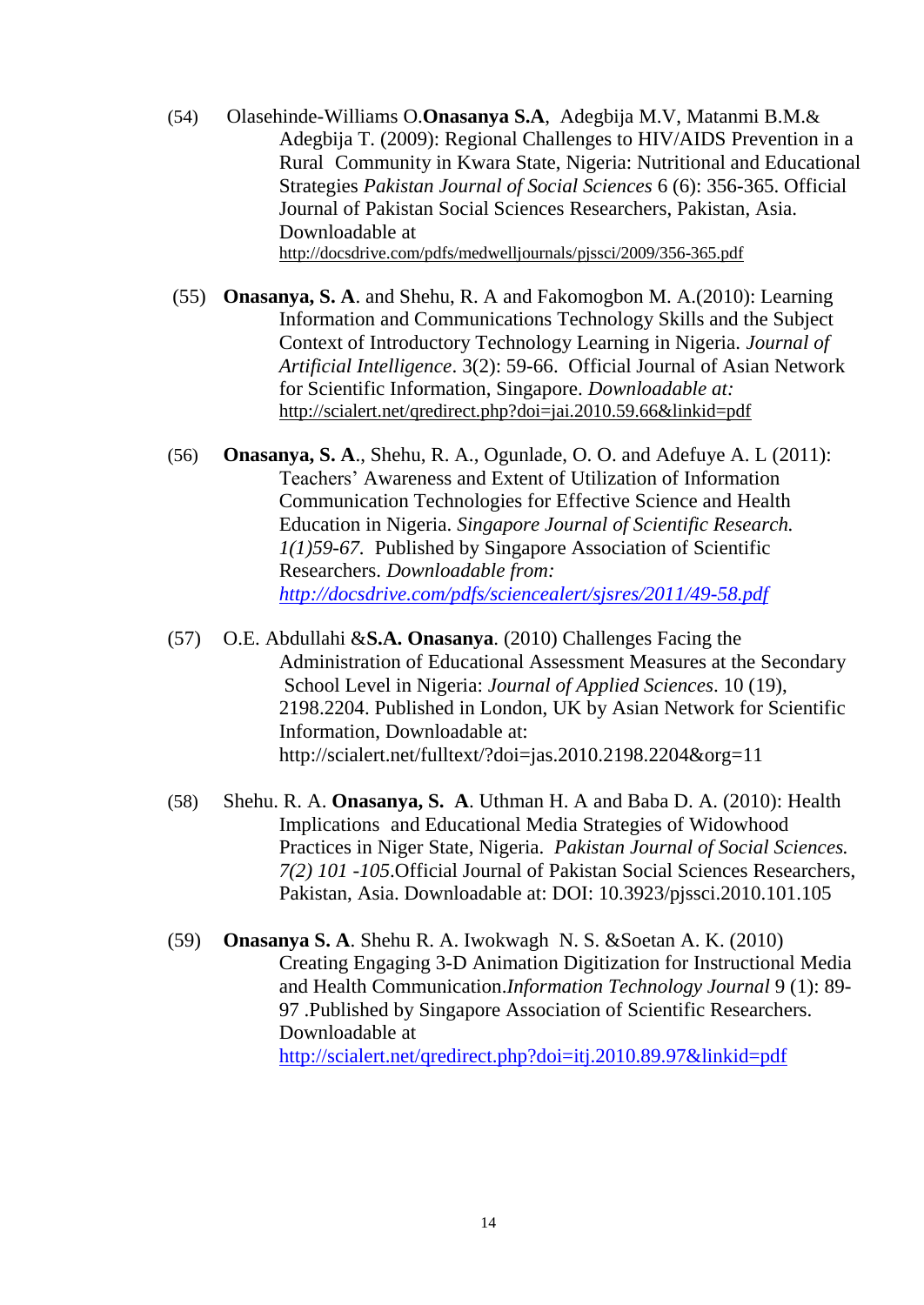(60) [Shehu](http://scialert.net/asci/author.php?author=R.A.&last=Shehu)**,** R. A.,**[Onasanya,](http://scialert.net/asci/author.php?author=S.A.&last=Onasanya) S.A.,** [OloyedeT](http://scialert.net/asci/author.php?author=T.A.&last=Oloyede). A., [&Kinta](http://scialert.net/asci/author.php?author=M.&last=Kinta)**,** M.(2010): Contribution of Information and Communication Technology to the Prevalence of Obesity and Elevated Blood Pressure among Secondary School Students in Nigeria.*Journal of Applied Sciences.10 (4)359-362 .* Official Journal of Asian Network for Scientific Information, NewYork, USA.*Downloadable at: <http://scialert.net/qredirect.php?doi=jas.2010.359.362&linkid=pdf>*

- (61) Oduwaiye, R. O. Owolabi, H. O. **Onasanya, S. A**. and Shehu, R. A. (2010). Research dissemination, Utilization and Commercialization by Lecturers: A case study of University of Ilorin. *Journal of Education Review* 3(2), 251-256**.** The Official Journal of Higher Education Research and Policy Network (HERPNET) Kampala International University, Kampala, Uganda. <http://www.serialspublications.com/journals1.asp?jid=472&jtype=1>
- (62) [O.E. Abdullahi&](http://scialert.net/asci/author.php?author=O.E.&last=Abdullahi)**[S.A. Onasanya](http://scialert.net/asci/author.php?author=S.A.&last=Onasanya)**. (2010): Effect of Teacher Effectiveness on Kwara State Secondary School Students' Achievement in Mathematics. *The Social Sciences. 5(4), 286-292.* Official Journal of Association of the Social Sciences Researshers. Published in Pakistan, Asia. *Downloadable* DOI: 10.3923/sscience.2010.286.292
- (63) **Onasanya, S. A**., Shehu R. A., & Oduwaiye R. (2011): Achieving Sustainable Academic growth through courseware integration: The experience of a Nigerian University. *Asian Journal of Information Management*.5 (1)1- 11.Official Journal of Asian Network for Scientific Information, London, UK. Downloadable from: <http://www.scialert.net/qredirect.php?doi=ajim.2011.1.11&linkid=pdf>
- (64) [Oduwaiye R. O,](http://scialert.net/asci/author.php?author=O.&last=Oduwaiye%20Rhoda) [Shehu R. A&](http://scialert.net/asci/author.php?author=Shehu&last=Raheem%20Adaramaja)**[Onasanya S. A](http://scialert.net/asci/author.php?author=Onasanya&last=Samuel%20Adenubi)** (2012) Technology-Driven and Viable Child-HealthCare for Enhanced Management of Universal Basic Education in Nigeria: *International Journal of Advanced Biological Research.* 2 (4), 724-728. Official Journal of the Society for Science and Nature (SFSN) Downloadable at [http://scienceandnature.org/IJABR\\_Vol2\(4\)2012/IJABR\\_V2\(4\)29.pdf](http://scienceandnature.org/IJABR_Vol2(4)2012/IJABR_V2(4)29.pdf)
- (65) **Onasanya S. A**., Ayelaagbe S. O., Laleye A. M. (2012): Mobile Phones and Adult Education in Nigeria: Prospects and Future Challenges*. New Media and Mass Communication.* Published b*y* the International Institute for Science, Technology and Education (IISTE) Hong Kong SAR (8)1-6 Downloadable at <http://www.iiste.org/Journals/index.php/NMMC/article/view/3775/3824>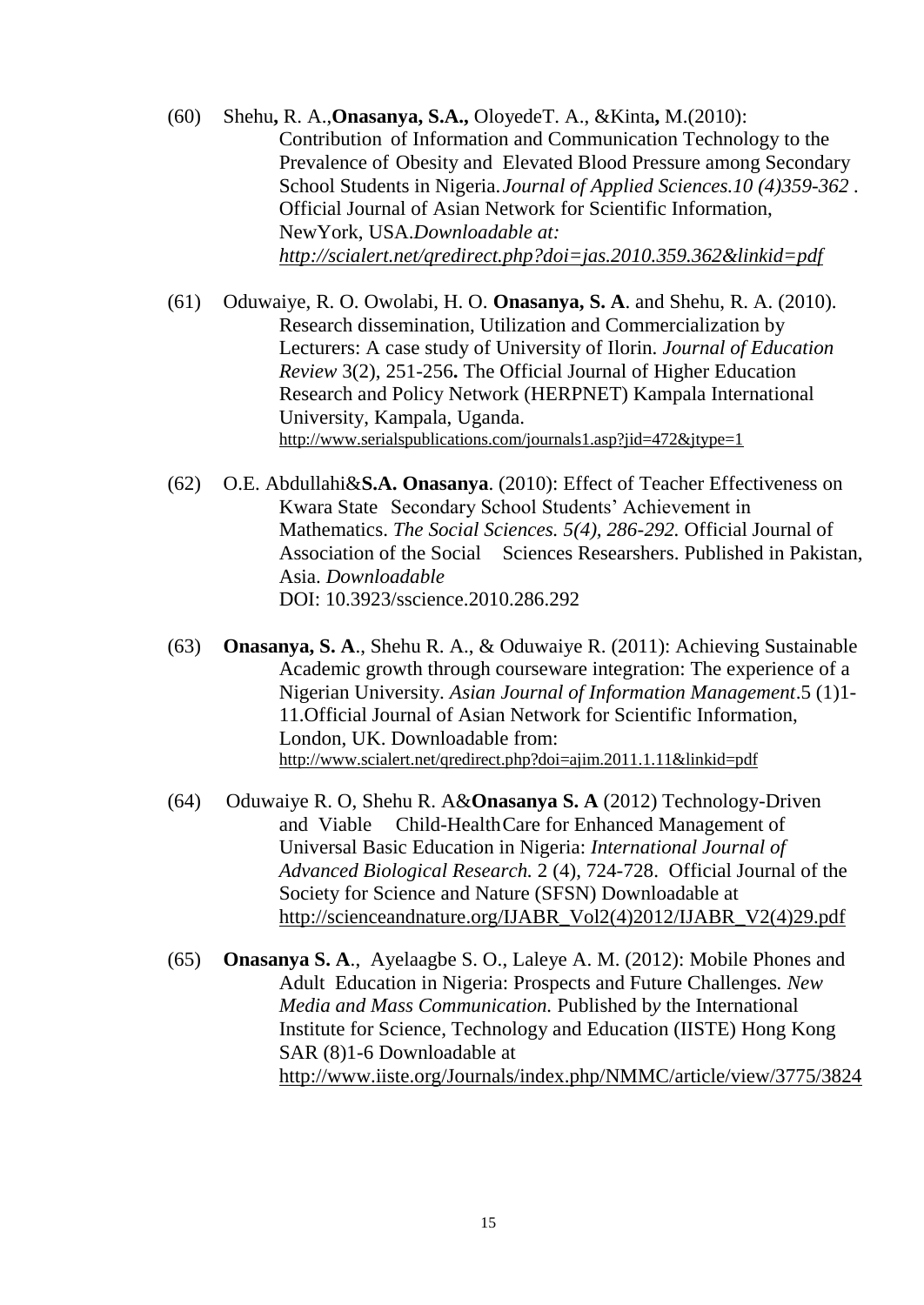- (66) **Onasanya S. A**., Nathaniel S., Akingbemisilu A. A. (2012): [Influence of](http://www.iiste.org/Journals/index.php/JEP/article/view/3701)  [SatelliteCommunication Devices on Students' Acquisition of Hidden](http://www.iiste.org/Journals/index.php/JEP/article/view/3701)  [Curriculum inNigeria Senior Secondary Schools.](http://www.iiste.org/Journals/index.php/JEP/article/view/3701) *Journal of Education and Practice* Published b*y* the International Institute for Science, Technology and Education (IISTE) United Kingdom 3,(16) 96-102 Downloadable at <http://www.iiste.org/Journals/index.php/JEP/article/view/3701/3750>
- (67) Alabi A. T., Etejere P. O. A. & **Onasanya S. A**. (2012) Multimedia and the management of Open and Distance Learning for Teacher Education in Nigerian Universities. *Academic Research International*, Pakistan 3(1), 347-352 [http://www.doaj.org/doaj?func=fulltext&passMe=http://www.savap.org.pk/jou](http://www.doaj.org/doaj?func=fulltext&passMe=http://www.savap.org.pk/jou%09%09%09rnals/ARInt./Vol.3(1)/2012(3.1-41).pdf) [rnals/ARInt./Vol.3\(1\)/2012\(3.1-41\).pdf](http://www.doaj.org/doaj?func=fulltext&passMe=http://www.savap.org.pk/jou%09%09%09rnals/ARInt./Vol.3(1)/2012(3.1-41).pdf)
- (68) Dominic, O. L, Talabi A. E., Obiyemi, O.O., **Onasanya, S. A**. &Chado, M.A**,**  (2012) Use of Computer Technology and Multimedia in Teaching Process of Sports Skills to Optimise Performance. *International Journal of the 13th West Africa herpnet1(1), 648-654*. A multi-disciplinary publication of the West Africa University Games forum. Downloadable at: *<http://www.unilorin.edu.ng/ejournals/index.php/ijwaug/article/view/648>*
- (69) Shehu, R.A., **Onasanya, S. A**., Onigbinde, T.A., Ogunsakin, E.A.& Baba, D.A.(2013): Lifestyle, Fitness And Health Promotion Initiative Of The University of Ilorin, Nigeria: An Educational Media Intervention. *Ethiopian Journal of Environmental Studies and Management 6 (3)272-278. Downloadable at: <http://www.ajol.info/index.php/ejesm/article/view/88444>*
- (70) Laleye A. M., **Onasanya S. A**., &Ogunfunmilakin B. (2013): Influence of Social Networking Sites on Lifestyles, Acculturation and Self-esteem of University students in Ondo State, Nigeria. *Journal of New Media and Mass Communication.* Official publication of International Institute of Science, Technology and Education (IISTE) Hong Kong.13, 17-26 <http://www.iiste.org/Journals/index.php/NMMC/article/view/5545>
- (71) **Onasanya S. A**., Yahya S. O., Akingbemisilu A. A. &Ayelaagbe S. O. (2013): Online Social Networking and the Academic Achievement of University Students: The experience of selected Nigerian universities*. Journal of Information and Knowledge Management.* Official publication ofInternational Institute of Science, Technology and Education (IISTE)Hong Kong 3 (5)109-116 http://www.iiste.org/Journals[/index.php/IKM/article/view/5611/5723](http://www.iiste.org/Journals/index.php/IKM/article/view/5611/5723)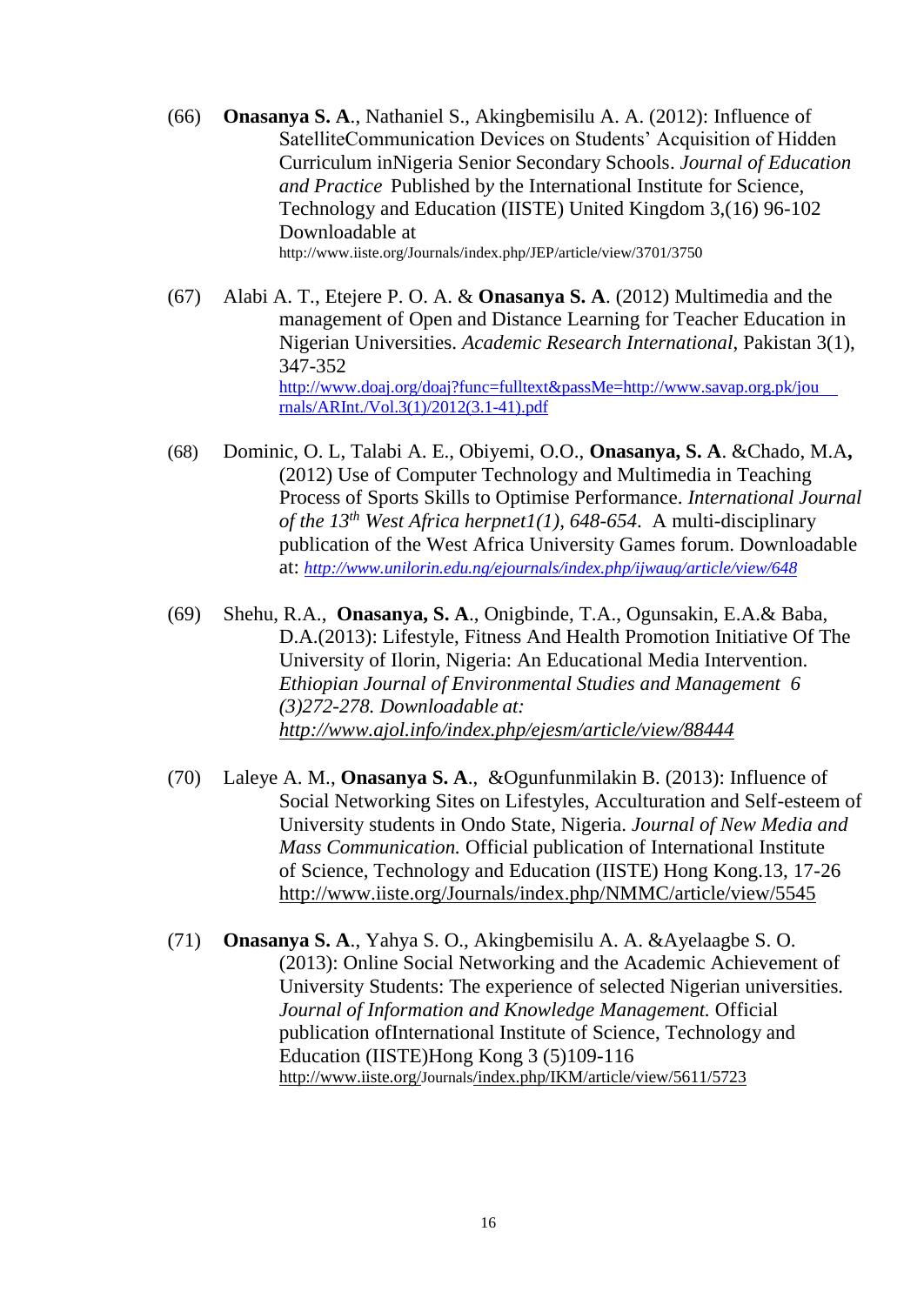- (72) **Onasanya**, S. A., Ayelaagbe S. O. & Bello A. O. (2013) Use of Multimedia Messages via Mobile Phones in the Teaching and Learning of French Vocabulary in Schools. *IOSR Journal of Research & Method in Education (IOSR-JRME)*. 3(2), 01-06 Downloadable at: <http://iosrjournals.org/iosr-jrme/pages/v3-12.html>
- (73) **Onasanya**, S. A.,Nathaniel S., Sofoluwe A. O., &Onasanya T. O. (2014) Influence of Internet Surfing on Senior School Students' Acquisition of Hidden Curriculum in Nigeria. *Bingham Journal of Social and management Studies3, (1)758-768.*Published by Faculty of Social and Management Sciences, Bingham University, Karu, Nasarawa State, Nigeria.
- (74) Otegbayo. C. O., & **Onasanya S. A**. (2015) Effects Of Computer-Assisted Oral English Instructional Program On High School Students In Rural Areas In Nigeria. *International Journal for Innovation Education and Research 3,(1)96-104. www.ijier.net*
- (75) Falode, O.C. & **Onasanya S.A**. (2015). Teaching and Learning Efficacy of Virtual Laboratory Package on Selected Nigerian Secondary School Physics Concepts. *Bulgarian Journal of Science Education* 24 (4), 572-583 http://khimiya.org/show\_issue.php?y=2015&vol=24&issue=4&i\_id=56#572
- (76) Adesina, E. T., **Onasanya S. A**. & Falode C. O. (2015). Evaluating Undergraduates attitude towards the use of podcast for learning selected Educational Technology concepts. *Global Media Journal,* October Special Issue*. Downloadable: [http://www.globalmediajournal.com/ArchiveGMJ/global-media](http://www.globalmediajournal.com/ArchiveGMJ/global-media-)journal-archive.php?month=October&&year=2015&journal=gmj*
- (77) Nathaniel, S., **Onasanya, S. A**., & Olumorin, C. O. (2018): Perceived usefulness, ease of use and adequacy of use of mobile technologies by Nigerian university lecturers. *[International Journal of Education and](http://ijedict.dec.uwi.edu/index.php)  [Development using ICT](http://ijedict.dec.uwi.edu/index.php) [14, \(3\)](file:///C:/Users/PROF%20ONASANYA/Documents/14,%20(3)) 7-15* Downloadable: <http://ijedict.dec.uwi.edu/viewarticle.php?id=2532&layout=abstract>
- (78) Samuel Nathaniel, Ogunlade, O. O, & **Onasanya, S. A.** (2018). Nigerian University Lecturers' Socio-Demographics on the Perceived Obstacles to the Use of Mobile Technologies for Research. *Global Media Journal*, 16(31), 1- 7. A publication of Alama Iqbal Open University, Islamabad, Pakistan. [http://www.globalmediajournal.com/ArchiveGMJ/articleinpress-global](http://www.globalmediajournal.com/ArchiveGMJ/articleinpress-global-%09%09%09%09media-journal.php)[media-journal.php](http://www.globalmediajournal.com/ArchiveGMJ/articleinpress-global-%09%09%09%09media-journal.php)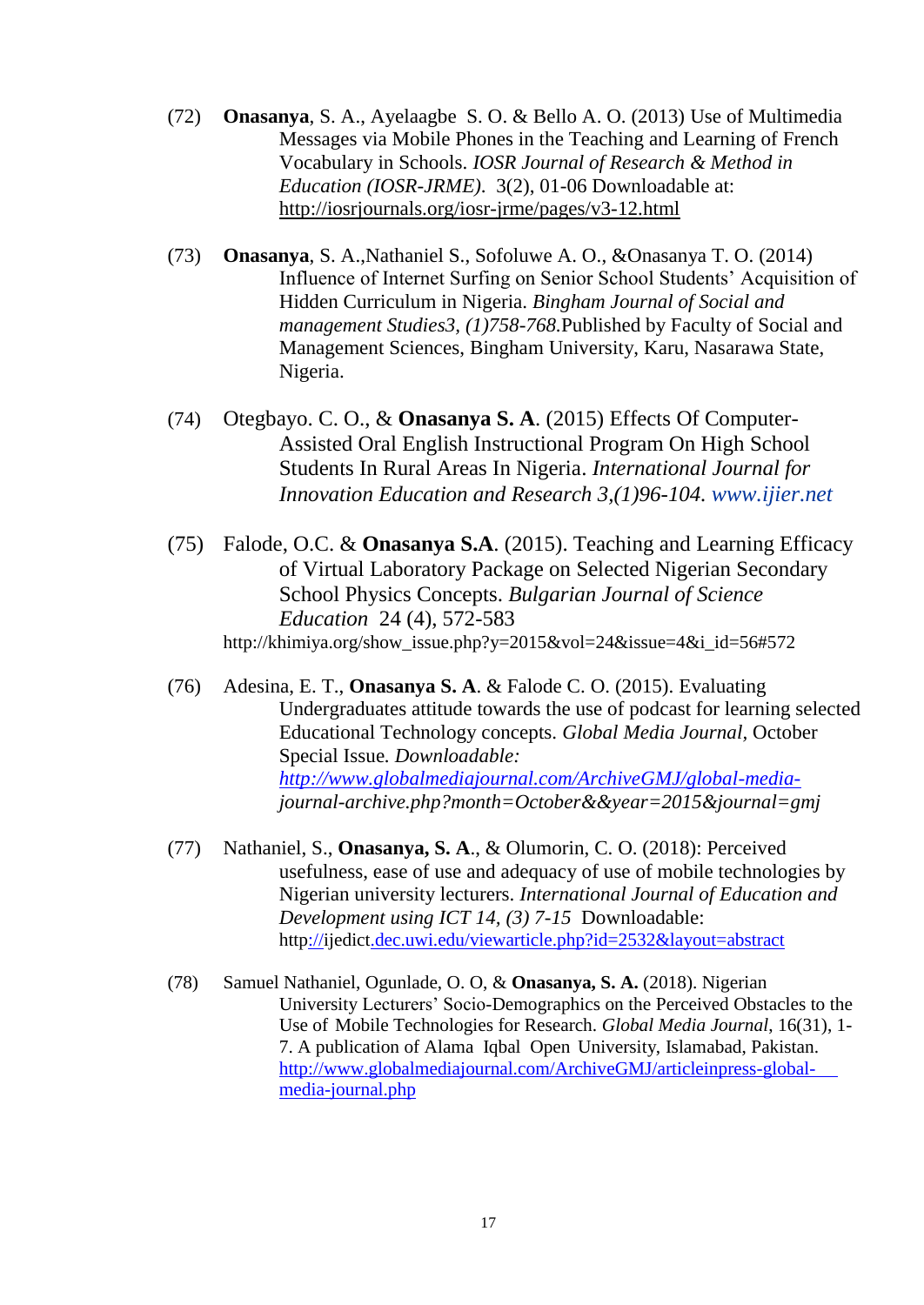## I**nternational Book Chapter in-print**

- (79) [Shehu,](http://scialert.net/asci/author.php?author=R.A.&last=Shehu) R. A.**[,Onasanya,](http://scialert.net/asci/author.php?author=O.S.&last=Adenubi) S. A.,** [Nnbueze](http://scialert.net/asci/author.php?author=U.&last=Nnbueze) U., & [Kinta](http://scialert.net/asci/author.php?author=M.&last=Kinta)**,** M.(2011):Nutritional Lifestyle of the People of Kaduna State, Nigeria: The need for Educational Intervention. In K. Opoku-Agyemang (Ed.) *Culture, Science and Sustainable Development in Africa.* University of Cape Coast and University of Ilorin Joint International Conference. Published by UCC, Ghana 311-319.
- (80) Shehu, R. A., **Onasanya, S. A**. and Nnabueze U. (2011): Gender as a determinant of individual Lifestyle for Sustainable Development in Africa: In K. Opoku-Agyemang (Ed.) *Culture, Science and Sustainable Development in Africa.* Refereed papers from the 1<sup>st</sup>Joint International Conference of the University of Cape Coast and University of Ilorin. Published by UCC, Ghana 291-300.

## **Technical Reports**

- (81) **Onasanya S. A.** & Adegbija M. V. (2007) *Practical Handbook on Instructional Media*. Ilorin, Graphcom Publishers (Second Edition)
- (82) Durosaro D. O., Shehu R.A, & **Onasanya S. A**. (Eds.) (2008). Roles of Caregivers in ECCDE Centres. Publication of Kwara State Universal Basic Education Board, Ilorin: Integrity Publications. [http://www.kwarasubeb.com:](http://www.kwarasubeb.com/) ISBN: 978-8113-90-7
- (83) Durosaro, D .O. & **Onasanya S. A**. (Eds) (2008). Continuous Assessment, Dossier, School diary, Supervision and Records Keeping in Public Primary Schools in Kwara State.Kwara State Universal Basic Education Board. Ilorin: Integrity Publications. ISBN: 978-8113-90-1
- (84) **Onasanya S. A**., & Shehu R. A, (Eds.) (2008). Child Health, Sanitation and Improvisation of Instructional Materials in ECCDE Centres Kwara State Universal Basic Education Board, Ilorin: Integrity Publications. ISBN: 978-8113-90-4 [http://www.kwarasubeb.com](http://www.kwarasubeb.com/)
- (85) Shehu R. A, & **Onasanya S. A**., (Eds.) (2008).Continuous Assessment and its uses in Pre-Nursery Schools in Kwara State. Publication of Kwara State Universal Basic Education Board, Ilorin: Integrity Publications. ISBN: 978-8113-89-1
- (86) **Onasanya S. A** (2012) **Course:** DDE 624- Courseware Development for Higher Education. University of Ilorin Centre for Open Distance Learning. [www.unilorin.edu.ng/courseware/edu/pdde/DDE%20624.pdf](http://www.unilorin.edu.ng/courseware/edu/pdde/DDE%20624.pdf)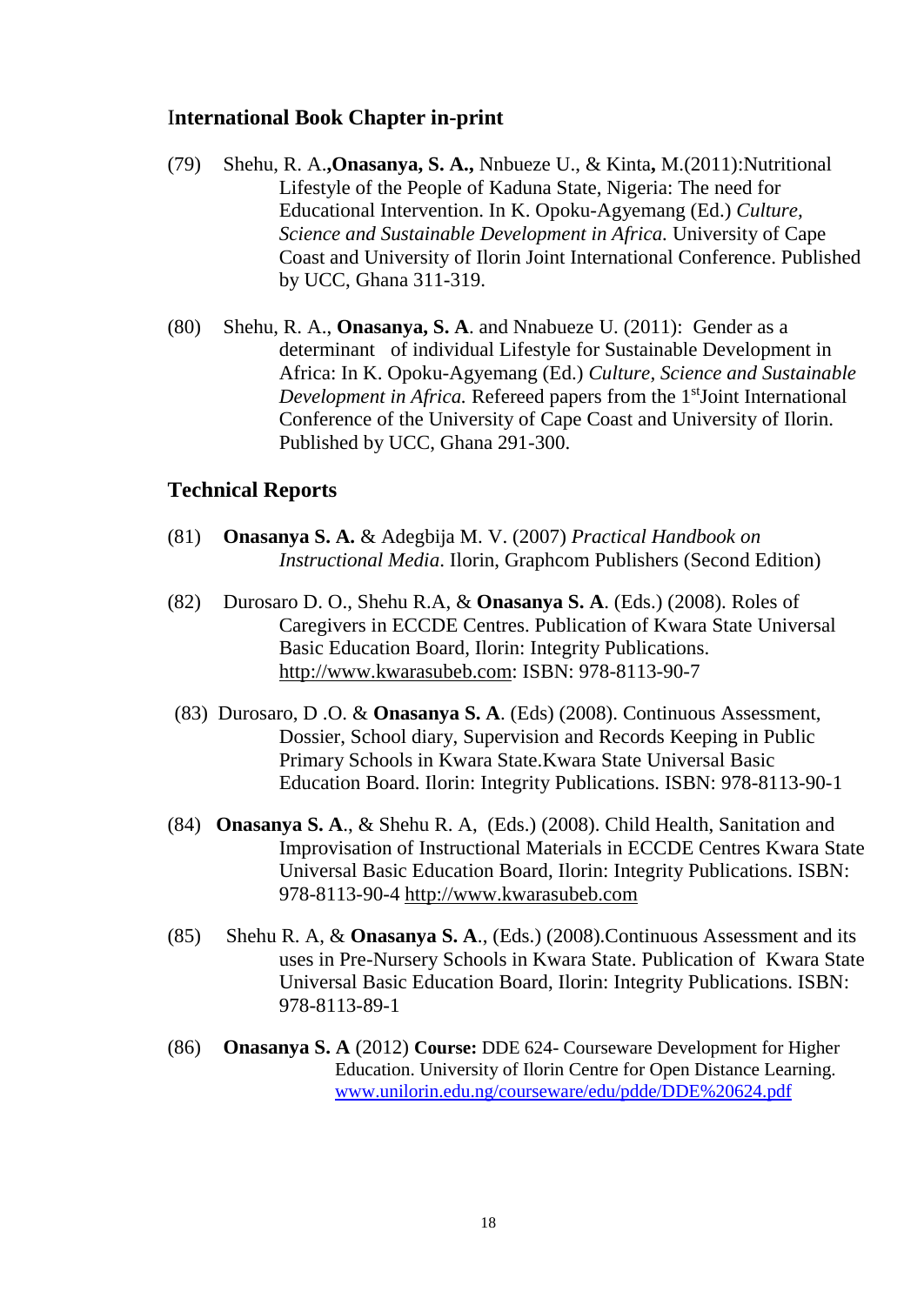## **Edited Conference Proceedings**

- (87) Falode O. C., **Onasanya S. A**.; Gambari A. I., Mohammed H & Abass A. A. (2016): Conference Phases Involved and Model Derived from the Development and Evaluation of Virtual Laboratory Package on selected Nigerian Secondary School Physics concepts. 4<sup>th</sup> International Conference Proceedings of 21<sup>st</sup> Century global changes in Education: Implications for Sustainable Development. Federal University of Technology, Minna  $4<sup>th</sup>$  to  $7<sup>th</sup>$  October, 241-256
- (88) **Onasanya S. A**. (2008). Relevance of Computer Technology in Educational Research.Conference Proceeding of Nigeria Association for EducationalMedia and Technology 29<sup>th</sup> Annual Convention and International Conference.  $8<sup>th</sup> - 12<sup>th</sup>$ September 96-102
- (89) Ayelaagbe S. O., Onasanya T. O. & **Onasanya S. A (2017)** *Enhancing Adult Literacy Learners' Performance Using Mobile Phone Application in Nigeria.* Conference Proceeding of Association for Innovative Technology Integration in Education (AITIE)  $24<sup>th</sup> - 28<sup>th</sup>$  July. 329-332
- (90) **Onasanya S. A (2019):** From the Slate Boards to The Web: Paradigm Shift in Educational Resources Deployment. *The 185th Inaugural Lecture Series of the University of Ilorin, Nigeria.* Publication of the University of Ilorin. Web Address: <https://www.youtube.com/watch?v=eu7vh8nGLLE&t=2505s>
- (91) Kehinde, D. D.; Onasanya, T. O; Asuquo E & **Onasanya, S. A**. (2019) Perception of Undergraduates On The Efficacy Of Kahoot Application As Electronic Assessment Tool At Federal University, Oye-Ekiti, Nigeria. *Academic Journal of Research and Development (AJORAD)* Published by the Nigerian Educational Research And Development Council (NERDC). <http://www.asurinerdc.org/?p=1850&>
- (92) Kehinde, D. D.; **Onasanya, T. O**; Asuquo E & Onasanya, S. A. (2020) Perception Of Undergraduates On The Efficacy Of Kahoot Application As Electronic Assessment Tool At Federal University, Oye-Ekiti, Nigeria. *Academic Journal Of Research And Development (Ajorad)* Published by the Nigerian Educational Research And Development Council(NERDC). <http://www.asurinerdc.org/?p=2584>
- (93) Aladesusi G. A., Adegbokan O. N., Onasanya S. A., & Onasanya T. O. (2022): [Development and Evaluation of Lessoncast in Learning Selected Basic](https://ejournal.upi.edu/index.php/IJERT/article/view/36267)  [Technology Concept in Ilorin Metropolis](https://ejournal.upi.edu/index.php/IJERT/article/view/36267) *Indonesian Journal of Educational Research and Technology* (IJERT) 2,(1) 21-36 <https://ejournal.upi.edu/index.php/IJERT/article/view/36267>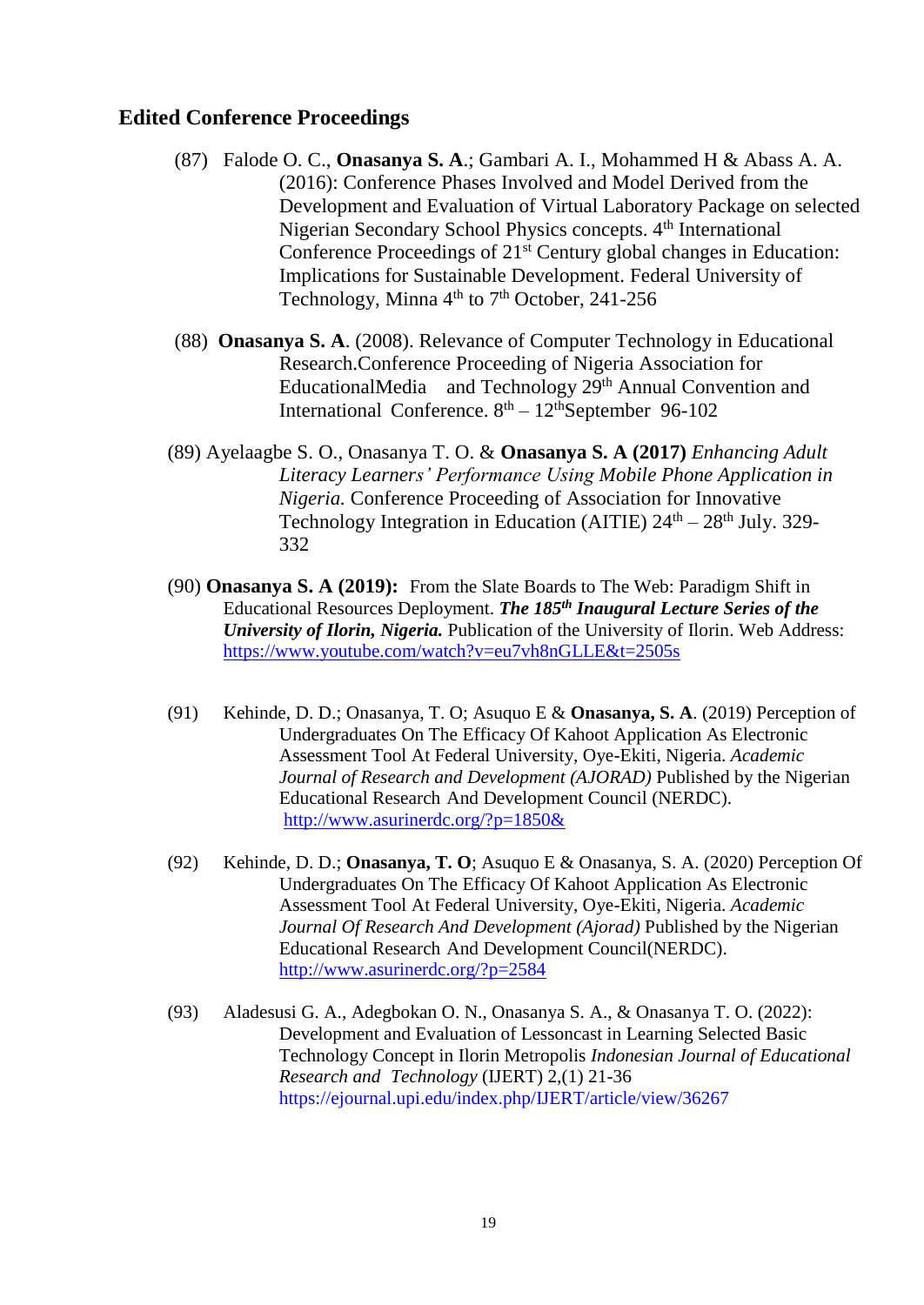(94) Asuquo E. N., Onasanya S. A., **Onasanya T. O**., Aladesusi G. A. (2022): Effect of Glogstar on Students'Academic Achievement in Selected Basic Technology Concepts. *Asian Journal of Science and Enginnering Education* 2,(1) 97-110 <https://ejournal.upi.edu/index.php/AJSEE>

#### **Xxi. Fund/Research Grants attracted over the Years (with evidence)**

#### **1. Tet-Fund Research Project**

I participated in the development of MOU and building concepts for research collaboration with:

- i. Africa Rice Centre, Nigeria
- ii. Africa Rice Centre, Republic of Benin
- iii. Afe-Babalola University, Ado-Ekiti, Nigeria

Project Title: **"DEVELOPMENT OF IMPROVED RICE VARIETY WITH MEDICINAL POTENTIAL AGAINST CANCER DISEASE''** involving researchers from University of Ilorin and from Afe-Babalola University, Ado-Ekiti, Ekiti State, Nigeria. The project is N50,000.000.00

#### **2. International Collaboration for Postgraduate Research**

This involve farmers' education and technology adoption for rice producing farmers in Kwara State. My M.Ed. student benefitted from the grant of \$5,000 for 5 years from 2005- 2010. His research topic was:

**Impact of Video instructional package on the parboiling and milling practices of rice in rice production communities of Kwara State Nigeria.**

### **Xxii. MY STATEMENT OF VISION AND MISSION**

My vision and mission Statement is anchored of the following 7-points agenda:

- 1. Offer specialized professional training, facilitated by sound academic and technical proficiency to meet the needs the national development goals;
- 2. Development of structured mentoring programme to facilitate professionalism and academic integrity;
- 3. Ensure the development of standardized lecture materials structured in line with the learning pyramid in Educational Technology
- 4. Re-focusing entrepreneurial and skill acquisition training, Teaching Practice, Teaching and Research activities,
- 5. Re-tooling our Pedagogic and Instructional Processes with global best practices,
- 6. Repositioning and improving the Application of ICT to Teaching, Research and Community Service,
- 7. Development of Global Talents,